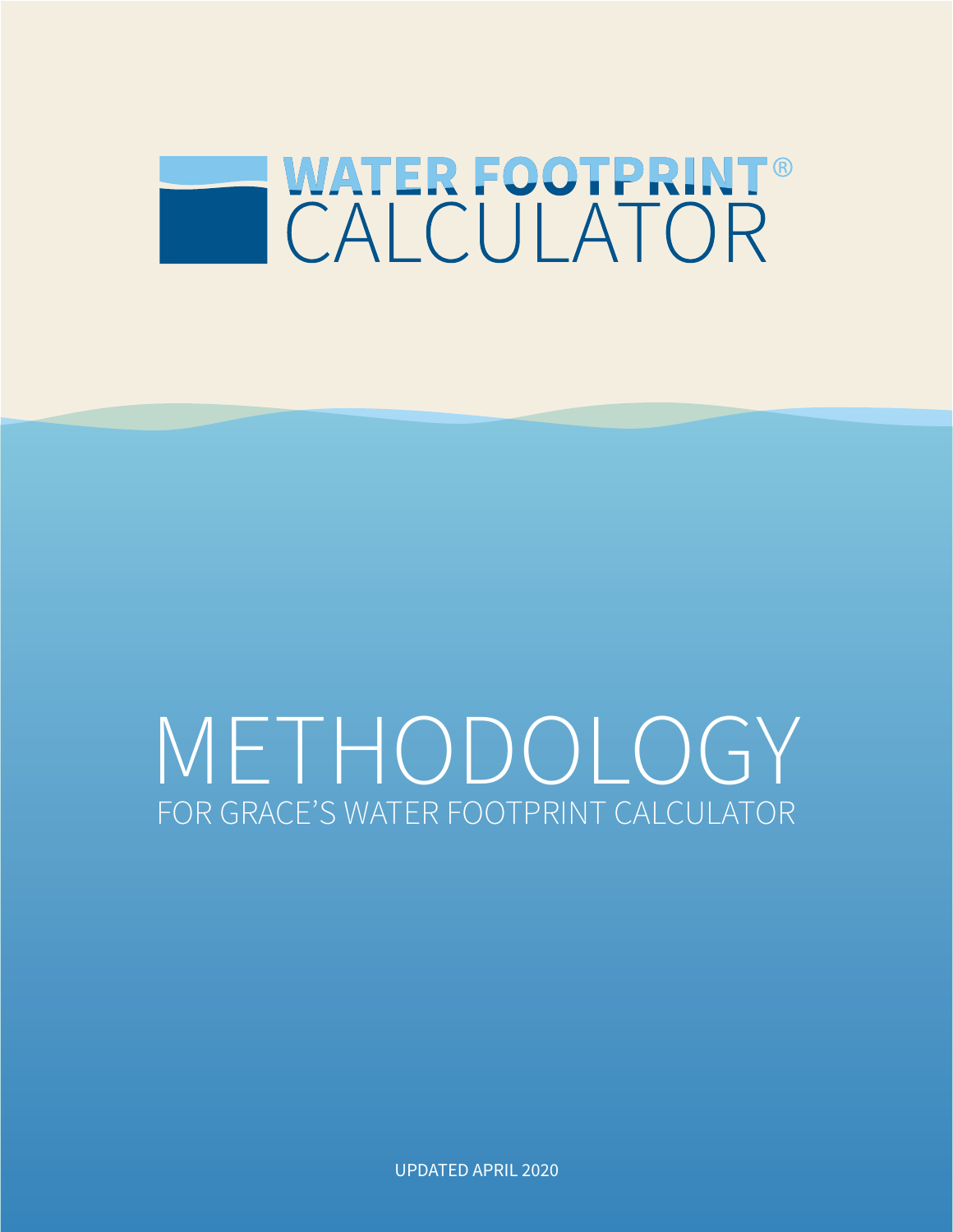## WATER FOOTPRINT CALCULATOR

GRACE's Water Footprint Calculator (WFC) provides a snapshot of how your daily activities and routines impact your water use. The result, reported as your water footprint, is meant to be an estimate that can help you better understand your habits and behaviors and how they contribute to your overall water footprint. The value of the WFC lies in its ability to help people understand how they use water and how they can use less, not to give a precise accounting of water use such as you might obtain from a water audit. The calculations used in the WFC are estimates.

The data is the latest and best available at the time of this update to the calculator. In some cases, we have used data from studies that looked at personal water use based on individual behaviors. In other cases, we took national and international data and created statistical averages and values to calculate individual water use. This effort points out that there is a lack of consistent, high quality water-use data collected in the United States (and globally), so please view your results with this in mind.

Some of these questions do not technically fall within the guidelines for conducting a proper Water Footprint Assessment as formally developed by the Water Footprint Network. Although we try to focus the questions on water consumption, the line between withdrawal and consumption is not always clear for direct use. Also, the pet food question is based solely on withdrawals because no consumption data is available at this time. We've prepared a post that describes the differences between withdrawals and consumption.

#### **The Difference Between Water Conservation and Efficiency**

[watercalculator.org/footprint/water-conservation-efficiency/](https://www.watercalculator.org/footprint/water-conservation-efficiency/)

Results and average values shown in the results spreadsheet are subject to rounding.

*NOTE:* Although the WFC focus area is the United States, it uses international and United States data. All data has been converted to US-standard units (i.e. gallons, pounds and feet). If you're from outside of the United States, we've prepared a guide to help you adapt and use the WFC.

#### **Using the Calculator When You're Outside the US**

[watercalculator.org/resource/outside-the-us/](https://www.watercalculator.org/resource/outside-the-us/)

Alternately, you can use the Water Footprint Network's calculator which is presented in multiple languages with metric units and uses international data.

#### **Water Footprint Network: Personal calculator - extended**

[waterfootprint.org/en/water-footprint/personal-water-footprint/](https://www.waterfootprint.org/en/water-footprint/personal-water-footprint/)

*For questions regarding these methods, please email [info@watercalculator.org](mailto:info%40watercalculator.org?subject=).*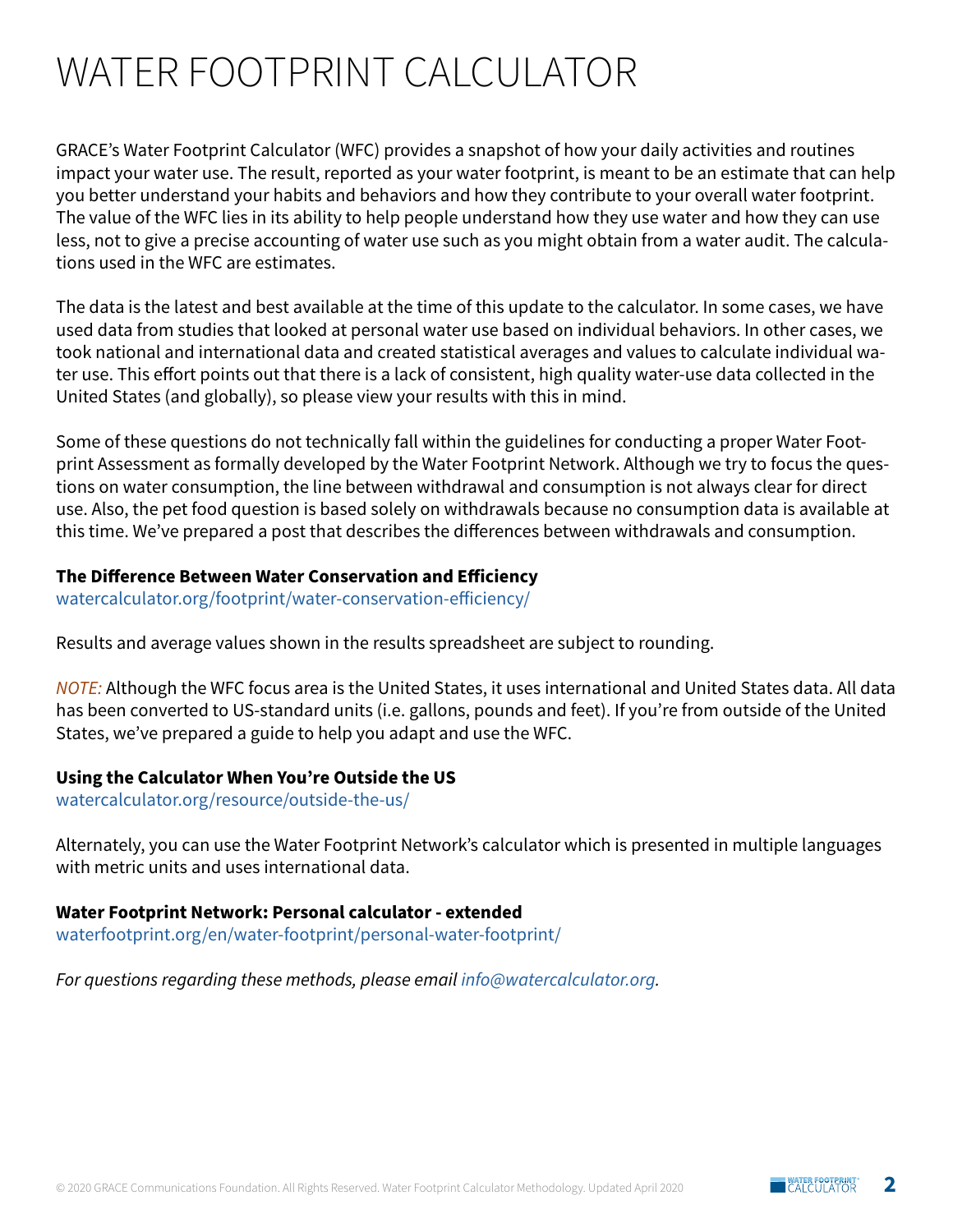## TABLE OF CONTENTS

| <b>Household Size</b>               |                 |
|-------------------------------------|-----------------|
| <b>Direct Water Use Questions</b>   | 4               |
| <b>Indoor Direct Use</b>            | 4               |
| <b>Bathroom</b>                     | $\overline{4}$  |
| <b>Kitchen</b>                      | 8               |
| Laundry                             | 11              |
| <b>Greywater System</b>             | 12              |
| <b>Outdoor Direct Use</b>           | 13              |
| Lawn & Garden                       | 13              |
| <b>Rain Barrel</b>                  | 15              |
| <b>Swimming Pool</b>                | 15              |
| <b>Car Washing</b>                  | 17              |
| <b>Indirect Water Use Questions</b> | 18              |
| <b>Energy</b>                       | 18              |
| Gasoline                            | 18              |
| <b>Electricity</b>                  | 19              |
|                                     |                 |
| <b>Consumption</b>                  | 22              |
| <b>Shopping</b>                     | 22              |
| <b>Recycling</b>                    | 23              |
| <b>Food (Human &amp; Pet)</b>       | 29              |
| <b>Diet</b>                         | 29              |
| Pet Food                            | 32 <sup>2</sup> |
| <b>United States Average</b>        | 33              |
|                                     |                 |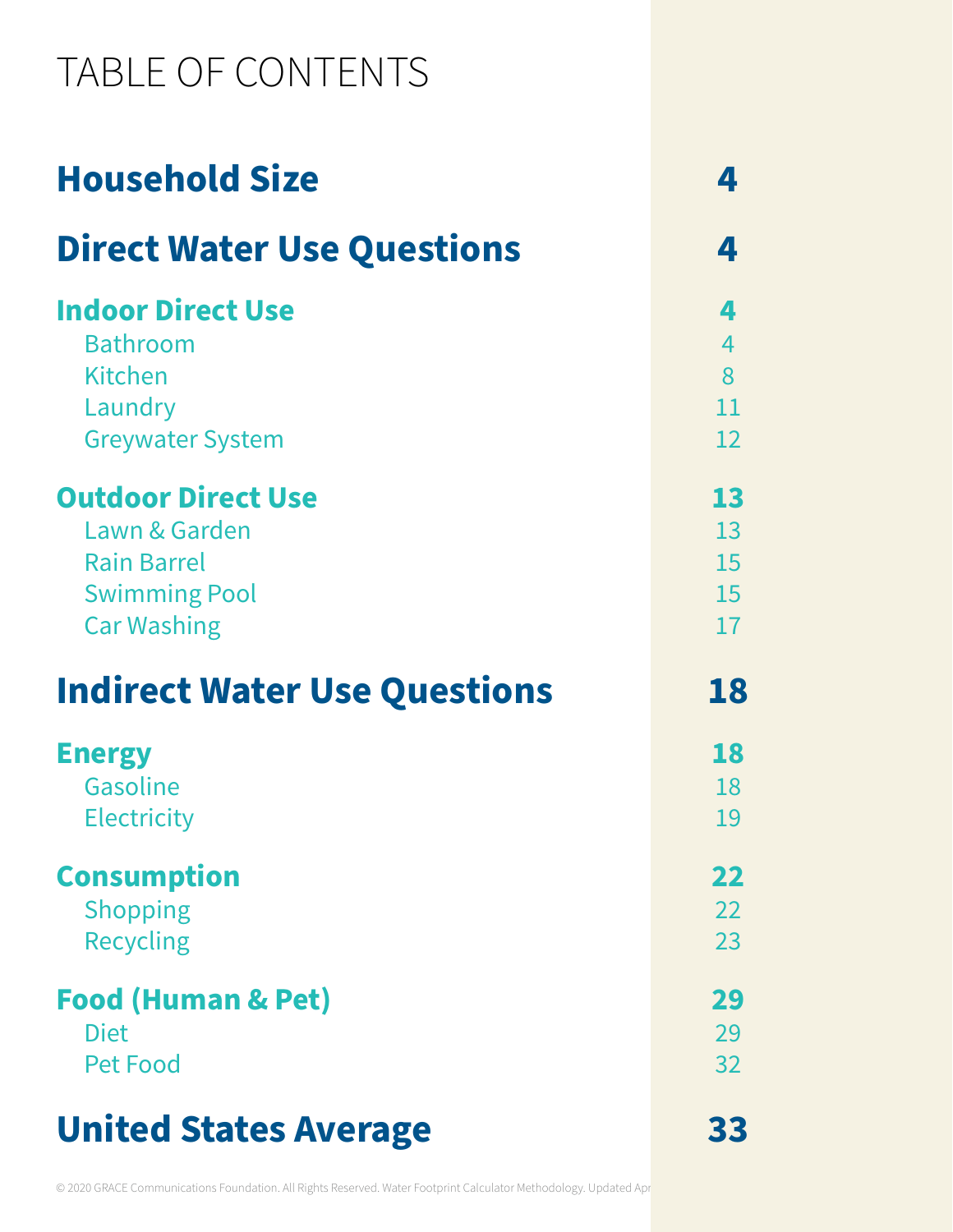## **Household Size**

**QUESTION:** *HOW MANY PEOPLE ARE IN YOUR HOUSEHOLD?*

**DISCUSSION:** Calculations for some of the questions involve all the people in your household. If you live alone or choose to take the calculator as an individual, then you're a household of 1. If you're a household of two or more, your water footprint is an average (i.e., a statistical mean) of water use among all household members. This is because some resources like dishwashers, pools and lawn water are shared among family members so you answer those questions as an average for your household. Other questions ask you to figure out collectively how long or how often members of your household do something. In that case, think about the behavior of each household member. (If someone in your household uses more water than others they might be increasing your water footprint results. This would be a good opportunity to get them to conserve water.)

## <span id="page-3-0"></span>**Direct Water Use Questions**

The first set of questions is about direct water use - the water you use when you turn on a tap. It includes water used indoors, in the bathroom, kitchen and laundry. It also includes greywater reuse as an offset to your direct water use. Outdoor water use includes the water you use on your lawn and garden and in your pool and includes xeriscaping and rain barrels as offsets. It also includes car washing.

## <span id="page-3-1"></span>**Indoor Direct Use**

<span id="page-3-2"></span>[Bathroom](file:)

*Showers*

**QUESTION:** *HOW LONG IS THE AVERAGE SHOWER IN YOUR HOUSEHOLD?*

**DISCUSSION:** Think about how people in your household shower and determine an average shower length. Then choose the interval that best reflects how your household uses the shower.

| <b>Time Interval</b>   | <b>Value Used</b> |
|------------------------|-------------------|
| <b>Under 5 minutes</b> | 4 minutes         |
| 5-10 minutes           | 8 minutes         |
| 11-15 minutes          | 13 minutes        |
| Over 15 minutes        | 15 minutes        |

**QUESTION:** *DO YOU HAVE LOW-FLOW SHOWERHEADS?*

**DISCUSSION/SOURCE:** Low-flow showerheads flow at 2.5 gallons per minute (gpm) (some go as low as 1.5 gpm). Older, less-efficient showerheads use as much as 5.0 gpm.

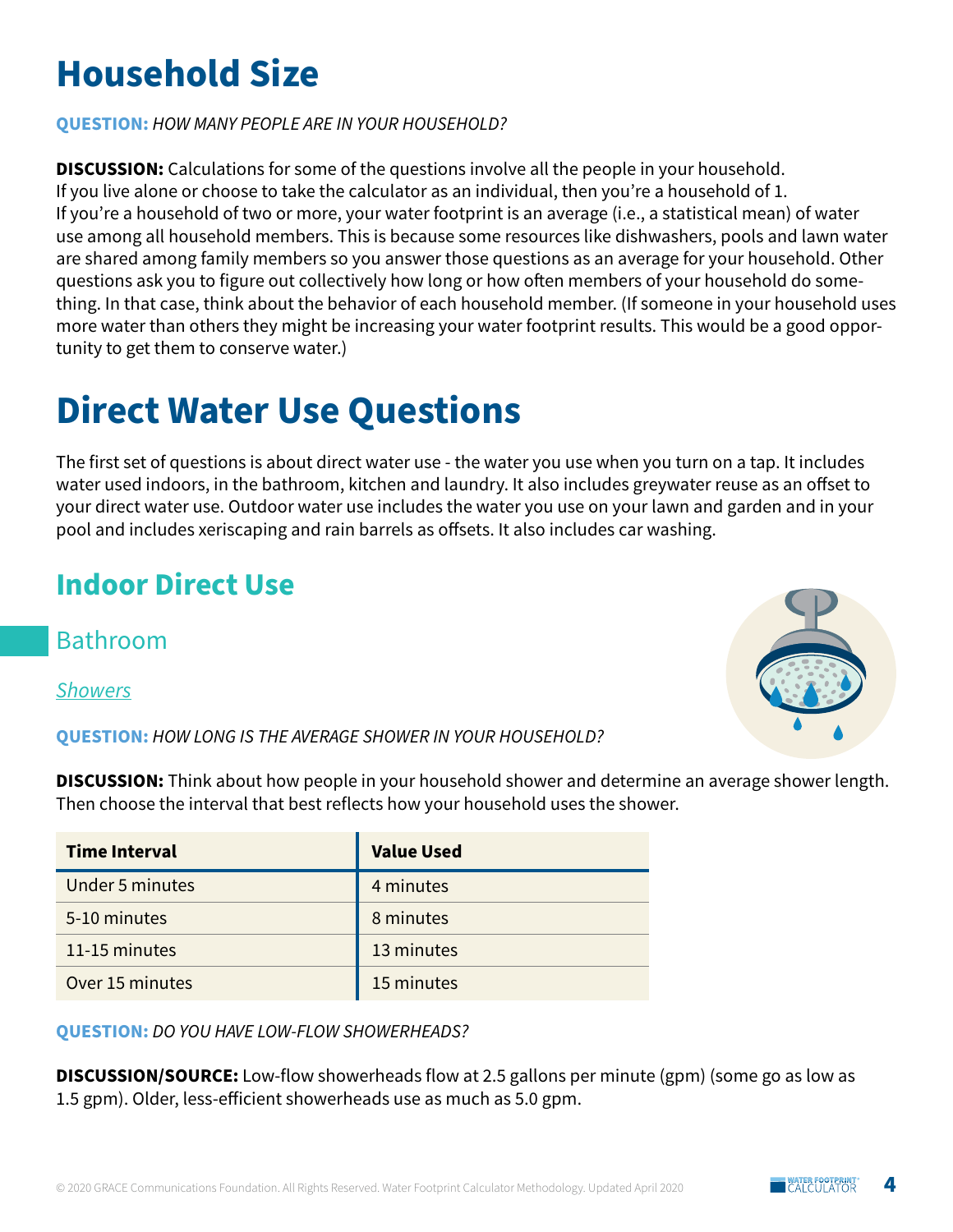#### EPA WaterSense: Showerheads [epa.gov/watersense/showerheads](https://www.epa.gov/watersense/showerheads)

Choose your showerhead type. For mixed-flow households, we used the average of 2.5 and 5.0 gpm for a flow rate of 3.8 gpm.

| <b>Low-Flow Showerhead?</b> | <b>Flow Rate</b> |
|-----------------------------|------------------|
| Yes                         | $2.5$ gpm        |
| Some                        | $3.8$ gpm        |
| <b>No</b>                   | 5.0 gpm          |

**CALCULATION:** \_\_ minutes associated with chosen time interval x \_\_ flow rate (based on showerhead type) =  $\angle$  gallons of water per person per day

**AVERAGE:** 11 gallons per person per day

**SOURCE:** Residential End Uses of Water Study, Version 2 [circleofblue.org/wp-content/uploads/2016/04/WRF\\_REU2016.pdf](https://www.circleofblue.org/wp-content/uploads/2016/04/WRF_REU2016.pdf) (See Figure 5)

#### *Bathub*

**QUESTION:** *DO YOU TAKE BATHS? IF SO, HOW OFTEN?*

If you or someone in your household takes baths, then you answered "yes."

**DISCUSSION/SOURCE:** The average bath uses about 35 gallons of water.

Residential Water Use [allianceforwaterefficiency.org/resources/topic/residential-bath-use](https://www.allianceforwaterefficiency.org/resources/topic/residential-bath-use)

Think about how often people in your household take baths (monthly? weekly? daily?). Select a number and time period in order to complete your answer.

| <b>Time Period</b> | <b>Multiplier</b> |
|--------------------|-------------------|
| per day            | $1/1 = 1.0$       |
| per week           | $1/7 = 0.14$      |
| per month          | $1/30 = 0.033$    |
| per year           | $1/365 = 0.003$   |

*NOTE:* Taking a bath once in a while does not affect your results significantly, but a daily bath could add a lot to your direct water use.

**CALCULATION:** 35 gallons x \_\_ number of baths x \_\_ time period multiplier/number of people in the household  $=$   $\angle$  gallons of water per person per day

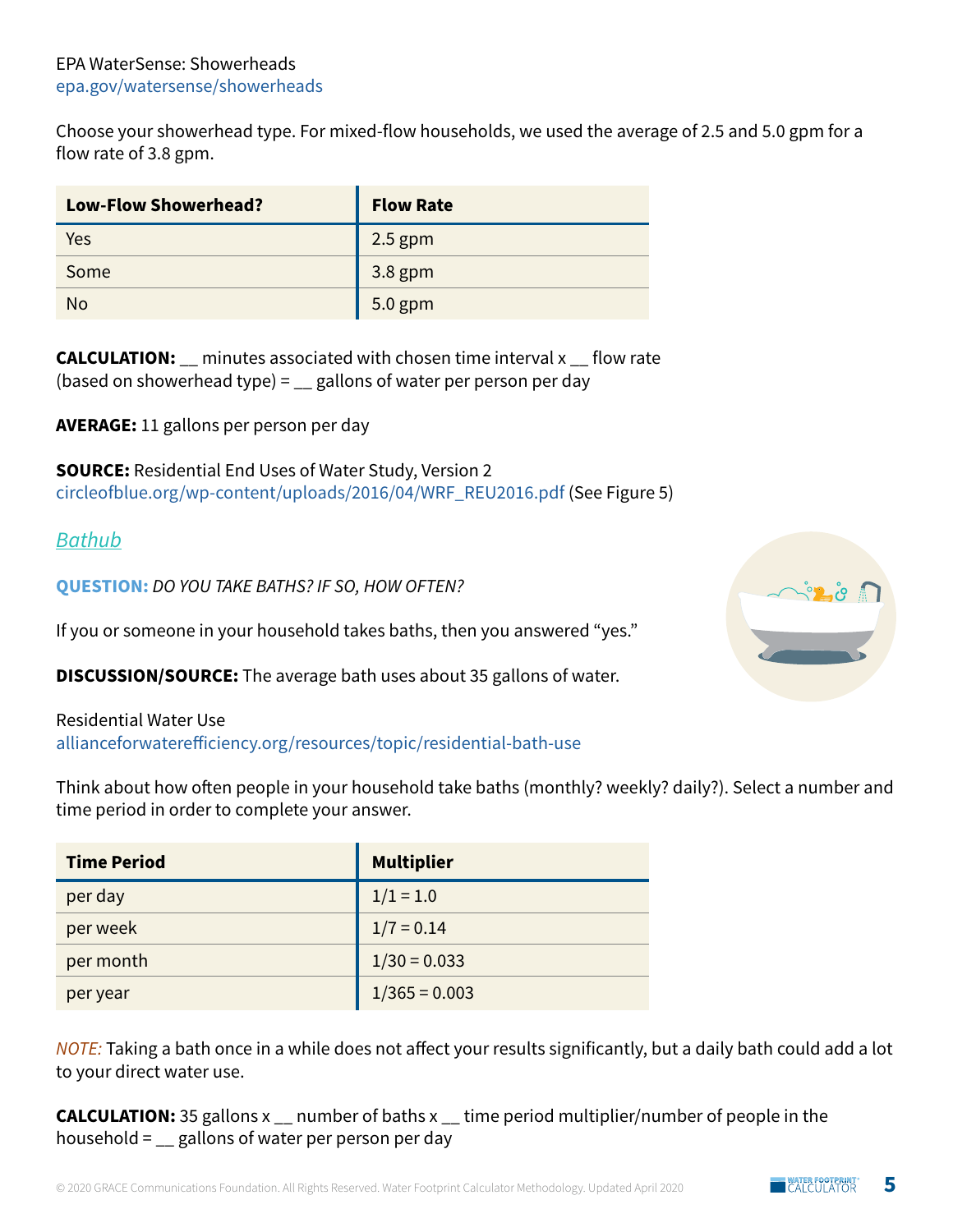**DISCUSSION/SOURCE:** Residential End Uses of Water Study, Version 2 [circleofblue.org/wp-content/uploads/2016/04/WRF\\_REU2016.pdf](https://www.circleofblue.org/wp-content/uploads/2016/04/WRF_REU2016.pdf) (See Figure 5)

#### *Bathroom Sinks*

**QUESTION:** *HOW LONG DO YOU LEAVE YOUR BATHROOM FAUCETS RUNNING EACH DAY? (Include brushing your teeth and shaving.)*

**DISCUSSION:** Think about how people in your household use the bathroom sink and determine an average use time. Then choose the time interval that best reflects how your household uses the bathroom sink.

| <b>Time Interval</b> | <b>Value Used</b> |
|----------------------|-------------------|
| Under 4 minutes      | 4 minutes         |
| 4-10 minutes         | 8 minutes         |
| 11-30 minutes        | 20 minutes        |
| Over 30 minutes      | 30 minutes        |



**DISCUSSION/SOURCE:** Low-flow faucets flow at 1.5 gpm (some go lower). Older, less-efficient faucets can flow as much as 5 gpm.

Water-Efficient Plumbing Fixtures [ncsl.org/research/environment-and-natural-resources/water-efficient-plumbing-fixtures635433474.aspx](https://www.ncsl.org/research/environment-and-natural-resources/water-efficient-plumbing-fixtures635433474.aspx)

#### EPA WaterSense: Bathroom Faucets

[epa.gov/watersense/bathroom-faucets](https://www.epa.gov/watersense/bathroom-faucets)

For mixed flow households, we used the average of 1.5 and 5.0 gpm for a flowrate of 3.3 gpm.

| <b>Low-Flow Faucets?</b> | <b>Flow Rate</b> |
|--------------------------|------------------|
| Yes                      | $1.5$ gpm        |
| Some                     | $3.3$ gpm        |
| <b>No</b>                | 5.0 gpm          |

| <b>CALCULATION:</b> minutes associated with chosen time interval x flow rate |  |
|------------------------------------------------------------------------------|--|
| (based on faucet type(s)) = $\angle$ gallons of water per person per day     |  |

**AVERAGE:** 3 gallons per person per day

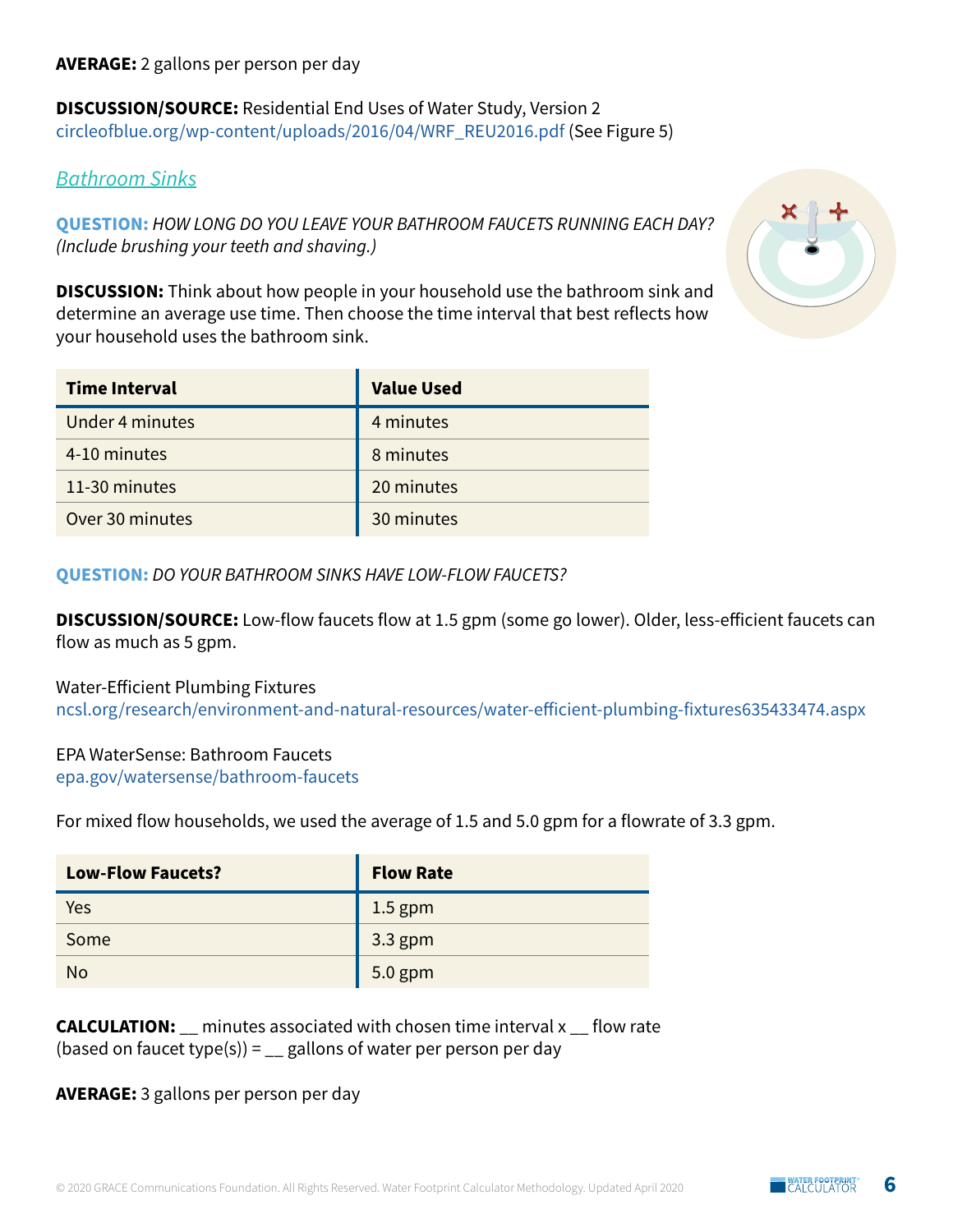**DISCUSSION/SOURCE:** The Residential Water Use study found an average of 10.1 gallons per person per day for all faucets. We apportioned that between bathroom and kitchen faucets for 3 and 7 gallons per person per day, respectively, figuring that most households will use more water in the kitchen than in the bathroom.

Residential End Uses of Water Study, Version 2 [circleofblue.org/wp-content/uploads/2016/04/WRF\\_REU2016.pdf](https://www.circleofblue.org/wp-content/uploads/2016/04/WRF_REU2016.pdf) (See Figure 5)

#### *Toilets*

**QUESTION:** *DO YOU "LET IT MELLOW"?*

**DISCUSSION/SOURCE:** People can have bowel movements from 3 times per day to 3 times per week, for an average of 1.7 bowel movements per day.

Assessment of Normal Bowel Habits in the General Adult Population: the Popcol Study [ncbi.nlm.nih.gov/pubmed/20205503](https://www.ncbi.nlm.nih.gov/pubmed/20205503)

The average person flushes 5 times per day.

Residential End Uses of Water Study, Version 2 [circleofblue.org/wp-content/uploads/2016/04/WRF\\_REU2016.pdf](https://www.circleofblue.org/wp-content/uploads/2016/04/WRF_REU2016.pdf) (See Figure 5)

It might be awkward but think about how people in your home flush the toilet. Do they "let it mellow" and only flush for bowel movements? If they don't, they should consider it because "letting it mellow" could save 1.5 gallons (or more) per flush. For those that do, we took the average of 1.7 flushes per day.

For those who select "sometimes", we used the average of 1.7 and 5, or 3.4 flushes per day.

*NOTE:* The "yes" and "no" values are reversed in Spanish because there is no similar concept of "letting it mellow," so we asked the question in reverse.

| <b>Let It Mellow?</b> | <b>Flushes Per Day</b> |
|-----------------------|------------------------|
| Always                | 1.7 flushes            |
| Sometimes             | 3.4 flushes            |
| <b>Never</b>          | 5.0 flushes            |

**QUESTION:** *DO YOU HAVE LOW-FLOW TOILETS?*

**DISCUSSION/SOURCE:** Older, less-efficient toilets use 5 gallons or more per flush. Low-flow toilets use 1.6 gallons (or less) per flush and are now required in new construction and remodels.

WaterSense Labeled Toilets [epa.gov/watersense/residential-toilets](https://www.epa.gov/watersense/residential-toilets)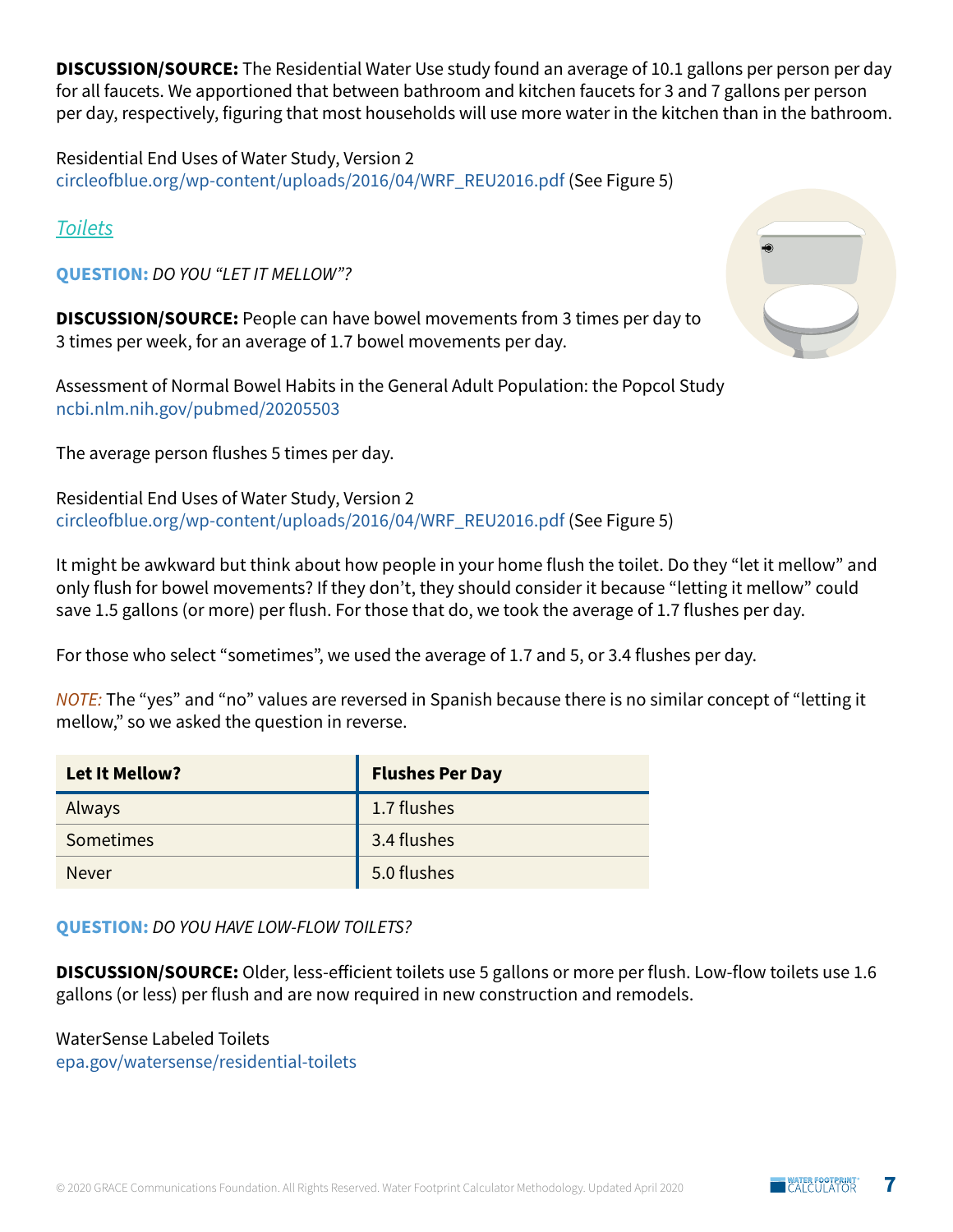**Value Used**

| ZI-40 MUNUTES   | 33 IIIIIIUTES |
|-----------------|---------------|
| Over 45 minutes | 45 minutes    |
|                 |               |

**QUESTION:** *DOES YOUR KITCHEN SINK HAVE A LOW-FLOW FAUCET?*

**DISCUSSION/SOURCE:** Water-saving faucets flow at 1.5 gpm (some even lower). Older, less-efficient faucets flow up to 5 gpm.

Department of Energy: Best Management Practice #7: Faucets and Showerheads [energy.gov/eere/femp/best-management-practice-7-faucets-and-showerheads](https://www.energy.gov/eere/femp/best-management-practice-7-faucets-and-showerheads)

#### Water-Efficient Plumbing Fixtures

[ncsl.org/research/environment-and-natural-resources/water-efficient-plumbing-fixtures635433474.aspx](https://www.ncsl.org/research/environment-and-natural-resources/water-efficient-plumbing-fixtures635433474.aspx)

#### For mixed toilet type households, we used the average of 1.6 and 5, or 3.3 gallons per flush.

| <b>Low-Flow Toilets?</b> | <b>Flushes Per Day</b> |
|--------------------------|------------------------|
| Yes                      | $1.6$ gpm              |
| Some/Not All             | $3.3$ gpm              |
| <b>No</b>                | 5.0 gpm                |

**CALCULATION:** \_\_ number of flushes (on average, for the household) x \_\_ flow rate (based on toilet type) = \_\_ gallons of water per person per day

**AVERAGE:** 14 gallons per person per day

#### **DISCUSSION/SOURCE:**

Residential End Uses of Water Study, Version 2 [circleofblue.org/wp-content/uploads/2016/04/WRF\\_REU2016.pdf](https://www.circleofblue.org/wp-content/uploads/2016/04/WRF_REU2016.pdf) (See Figure 5)

## <span id="page-7-0"></span>Kitchen

#### *Kitchen Sink*

**QUESTION:** *HOW LONG DO YOU LEAVE THE KITCHEN FAUCET RUNNING EACH DAY? (Include rinsing food and cleaning, don't include washing dishes)*

**DISCUSSION/SOURCE:** Think about how people in your household use the kitchen sink - like when they wash their hands or rinse produce but not when they wash dishes - and determine an average use time. Then choose the time interval that best reflects how your household uses the kitchen sink.

| <b>Time Interval</b>   | <b>Value Used</b> |
|------------------------|-------------------|
| <b>Under 5 minutes</b> | 4 minutes         |
| 5-20 minutes           | 13 minutes        |
| 21-45 minutes          | 33 minutes        |
| Over 45 minutes        | 45 minutes        |

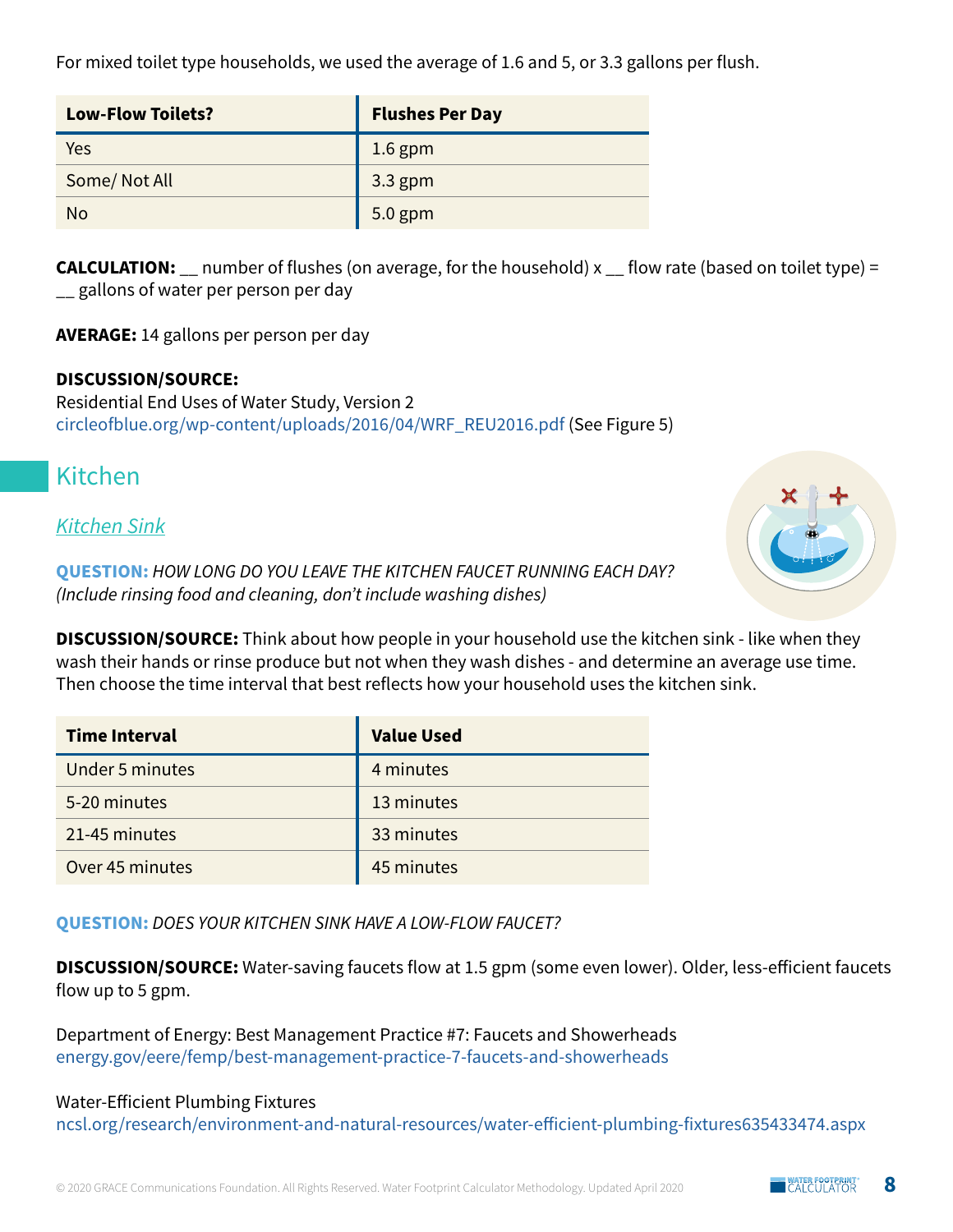We assume you only have one kitchen faucet.

| <b>Low-Flow Faucet?</b> | <b>Flow Rate</b> |
|-------------------------|------------------|
| Yes                     | $1.5$ gpm        |
| <b>No</b>               | 5.0 gpm          |

**CALCULATION:** minutes associated with chosen time interval x  $\frac{1}{2}$  flow rate (based on faucet type) = \_\_ gallons of water per person per day

**AVERAGE:** 7 gallons per person per day

**DISCUSSION/SOURCE:** The Residential Water Use study found an average of 10.1 gallons per person per day for all faucets. We apportioned that between bathroom and kitchen faucets for 3 and 7 gallons per person per day, respectively, figuring that most households will use more water in the kitchen than in the bathroom.

Residential End Uses of Water Study, Version 2 [circleofblue.org/wp-content/uploads/2016/04/WRF\\_REU2016.pdf](https://www.circleofblue.org/wp-content/uploads/2016/04/WRF_REU2016.pdf) (See Figure 5)

*Washing Dishes*

**QUESTION:** *HOW DO YOU WASH YOUR DISHES?*

**DISCUSSION/SOURCE:** Some people might not wash their dishes every day, so we've given you multiple time options.

| <b>Time Period</b> | <b>Multiplier</b> |
|--------------------|-------------------|
| per day            | $1/1 = 1.0$       |
| per week           | $1/7 = 0.14$      |
| per month          | $1/30 = 0.033$    |
| per year           | $1/365 = 0.003$   |

Most people wash their dishes in a variety of ways, so we've given you multiple options that you can add together.

**Residential Dishwashers:** Older, less-efficient dishwashers use 15 gallons or more. Energy/water-efficient dishwashers use just over 4 gallons to wash dishes.

ENERGY STAR: Dishwashers Key Product Criteria [energystar.gov/products/appliances/dishwashers/key\\_product\\_criteria](https://www.energystar.gov/products/appliances/dishwashers/key_product_criteria)

**Plasticware:** For those who only use plasticware from delivery or eat most of their meals out, we used an average value. If you have most of your food delivered, there is water involved in making the plastic utensils.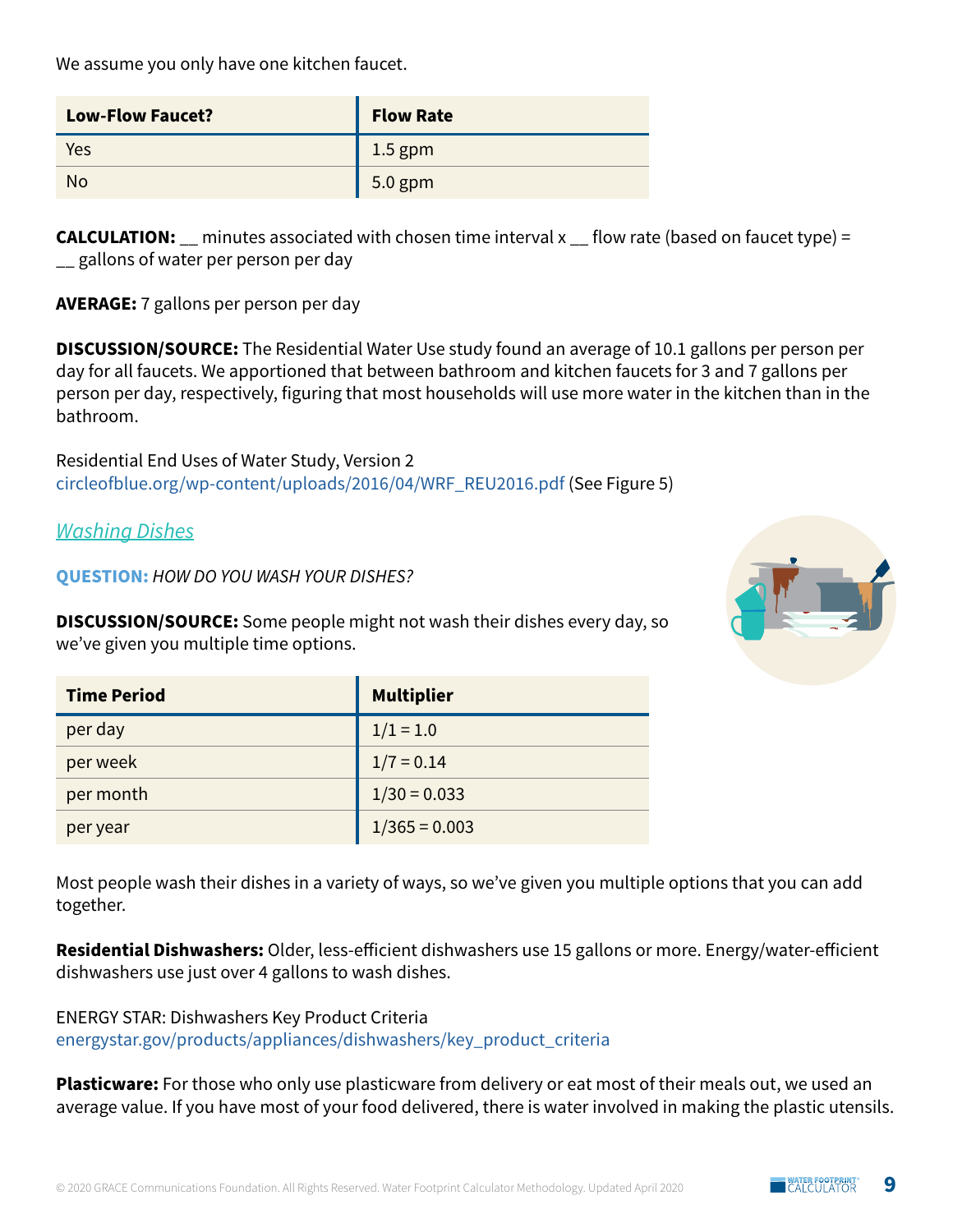It takes 28 gallons of water to produce a pound of plastic.

Corporate Water Footprint Accounting and Impact Assessment: The Case of the Water Footprint of a Sugar-Containing Carbonated Beverage [waterfootprint.org/media/downloads/Ercin-et-al-2011-CorporateWaterFootprint-Softdrink.pdf](https://waterfootprint.org/media/downloads/Ercin-et-al-2011-CorporateWaterFootprint-Softdrink.pdf)

Using a kitchen scale, we determined that a place setting of plasticware weighs about 1 ounce. To find out how much 1 ounce takes, we used this calculation: 28 gallons/pound plastic x 1 pound/16 ounces = 1.8 gallons of water.

If you use plastic at each meal, on average you'd use three place settings per day, for 3 x 1.8 = 5.3 gallons per person per day.

**Hand Washing:** According to a European study of dishwashing by hand, it takes about 27 gallons of water to clean 12 place settings of dishes.

A European Comparison of Cleaning Dishes by Hand [landtechnik.uni-bonn.de/forschung/haushaltstechnik/publikationen/eedal-manualdishwashing-ht1](https://www.landtechnik.uni-bonn.de/forschung/haushaltstechnik/publikationen/eedal-manualdishwashing-ht1)

**Commercial Dishwashers***:* Restaurants typically wash dishes in commercial dishwashers and sinks. According to ENERGY STAR, it takes 600 to 1000 gallons of water for 300 to 600 meals prepared in a day at a restaurant. Using the midpoints of 800 gallons and 450 meals, this equates to 800 gallons per meal/450 meals per day = 1.8 gallons per meal. If you eat three meals per day, 3 meals x 1.8 gallons per meal = 5.4 gallons of water per person per day.

Best Practices – How to Achieve the Most Efficient Use of Water in Commercial Food Service Facilities Best Management Practices for Commercial and Institutional Facilities [epa.gov/sites/production/files/2017-02/documents/watersense-at-work\\_final\\_508c3.pdf](https://www.epa.gov/sites/production/files/2017-02/documents/watersense-at-work_final_508c3.pdf)

To determine a value for the option of using plasticware or eating out, we took the average of both with the following calculation: (5.3 gallons + 5.4 gallons) / 2 = 5.4, which we rounded to 5 gallons per person per day.

| <b>Dishwashing Method</b>         | <b>Gallons Per Load</b>                   |
|-----------------------------------|-------------------------------------------|
| Less-efficient dishwasher         | 15                                        |
| Energy/Water-efficient dishwasher | 4.3                                       |
| Hand wash                         | 27                                        |
| Disposable dishes or eat out      | 5.4 times the number of household members |

Choose any method that your household uses to do the dishes. Figure out how many loads you wash using each method over a given time period.

**CALCULATION:** Multiply the gallons for each method by the number of loads then multiply that by the time multiplier. If you choose the "disposable dishes or eat out" option, multiply that number by the number of people in your household (remember, dishwashers are shared resources, but disposable plasticware is not). Add all the methods together and divide that by the number of people in your household to get the gallons of water per person per day.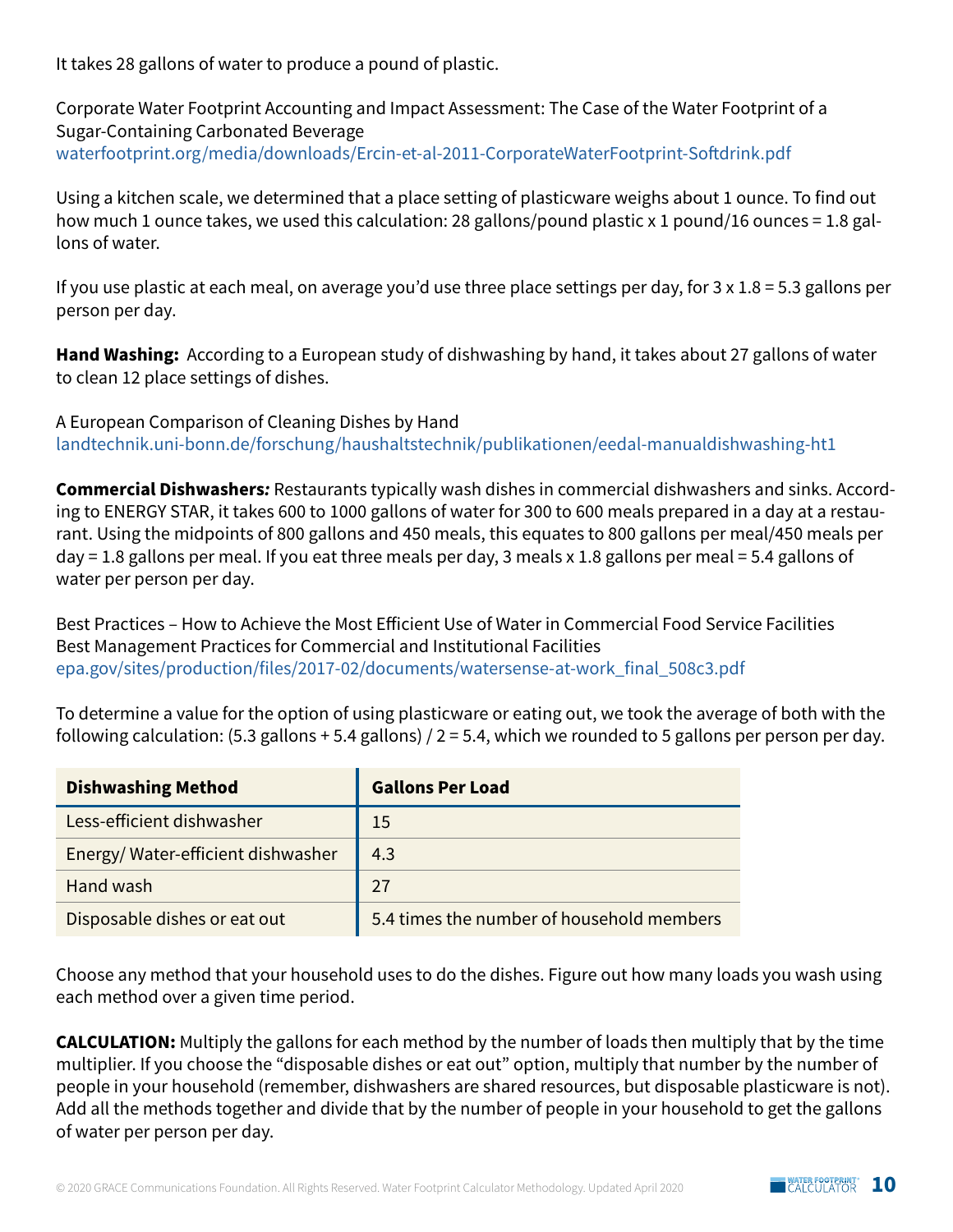#### **AVERAGE:** 1 gallon per person per day

#### **DISCUSSION/SOURCE:**

Residential End Uses of Water Study, Version 2 [circleofblue.org/wp-content/uploads/2016/04/WRF\\_REU2016.pdf](https://www.circleofblue.org/wp-content/uploads/2016/04/WRF_REU2016.pdf) (See Figure 5)

### <span id="page-10-0"></span>Laundry

**QUESTION:** *HOW DO YOU DO LAUNDRY?*

**DISCUSSION/SOURCE:** Some people do laundry every day and some don't, so we've given you multiple time options.

| <b>Time Period</b> | <b>Multiplier</b> |
|--------------------|-------------------|
| per day            | $1/1 = 1.0$       |
| per week           | $1/7 = 0.14$      |
| per month          | $1/30 = 0.033$    |
| per year           | $1/365 = 0.003$   |

People use different methods to wash their clothes, so we've given you multiple options that you add together.

**Residential Washing Machines:** Older, less-efficient machines can use 41 gallons or more. Energy/water-efficient machines use just 20 gallons or less to wash one load of clothes.

WaterSense: Water Efficiency Management Guide Residential Kitchen and Laundry [epa.gov/sites/production/files/2017-10/documents/ws-commercialbuildings-waterscore-residential-kitch](https://www.epa.gov/sites/production/files/2017-10/documents/ws-commercialbuildings-waterscore-residential-kitchen-laundry-guide.pdf)[en-laundry-guide.pdf](https://www.epa.gov/sites/production/files/2017-10/documents/ws-commercialbuildings-waterscore-residential-kitchen-laundry-guide.pdf)

**Cleaners/Laundromat:** The average water use for a load at the cleaners is 32 to 38 gallons per load. We took the midpoint to get 35 gallons per load. The average water use for a load in a shared laundry room is 35 to 45 gallons per load. We took the midpoint to get 40 gallons per load. Then we averaged those numbers together to get  $(35 + 40)/2 = 37.5$ , which we rounded to 38 gallons per load.

WaterSense: Water Efficiency Management Guide Residential Kitchen and Laundry [epa.gov/sites/production/files/2017-10/documents/ws-commercialbuildings-waterscore-residential-kitch](https://www.epa.gov/sites/production/files/2017-10/documents/ws-commercialbuildings-waterscore-residential-kitchen-laundry-guide.pdf)[en-laundry-guide.pdf](https://www.epa.gov/sites/production/files/2017-10/documents/ws-commercialbuildings-waterscore-residential-kitchen-laundry-guide.pdf)

| <b>Clothes Washing Method</b>                          | <b>Gallons Per Load</b> |
|--------------------------------------------------------|-------------------------|
| Less-efficient washing machine                         | 41                      |
| Energy/Water-efficient washing machine                 | 20                      |
| Laundromat, wash and fold or shared laundry rooms   17 |                         |

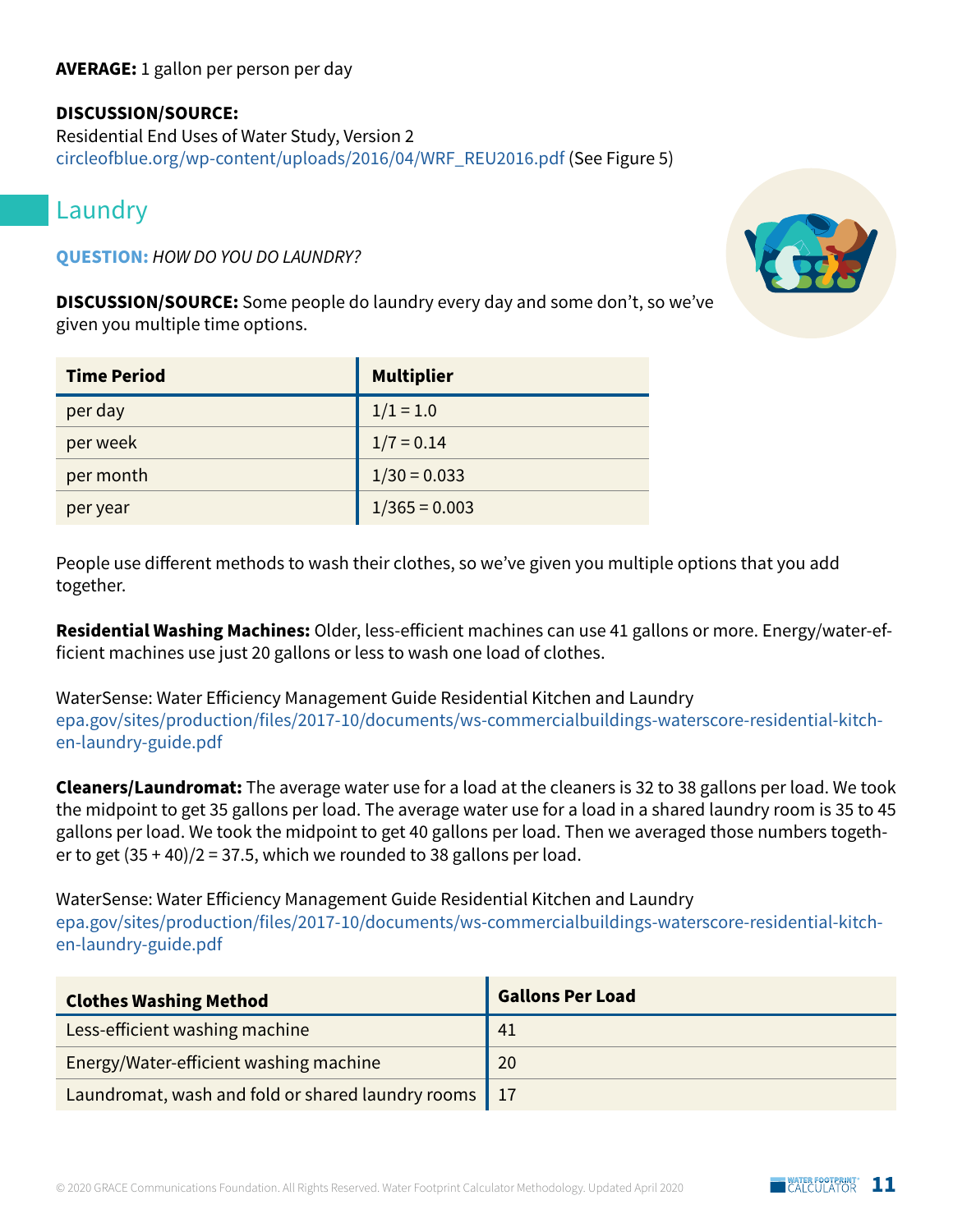Choose any method that your household uses to do the laundry. Figure out how many loads you wash using each method over a given time period.

**CALCULATION:** Multiply the gallons used for each method you selected by the number of loads, then multiply that by the time multiplier. Add the methods together and divide by the number of people in your household to get the gallons of water per person per day.

**AVERAGE:** 10 gallons per person per day

#### **DISCUSSION/SOURCE:**

Residential End Uses of Water Study, Version 2 [circleofblue.org/wp-content/uploads/2016/04/WRF\\_REU2016.pdf](https://www.circleofblue.org/wp-content/uploads/2016/04/WRF_REU2016.pdf) (See Figure 5)

### <span id="page-11-0"></span>Greywater System

**QUESTION:** *DO YOU HAVE A GREYWATER SYSTEM INSTALLED IN YOUR HOME?* 

If you have a greywater system in your household, then you answered "yes."



**DISCUSSION/SOURCE:** A greywater system lets you collect and reuse safe, relatively clean water from your laundry, shower and bath to water your lawn and garden. There is no average system capacity but research has shown that the average household has the potential to generate about 23,000 gallons of usable greywater per year.

Using Graywater and Stormwater to Enhance Local Water Supplies: An Assessment of Risks, Costs, and Benefits; Chapter 3: Quantities Available for Beneficial Use and Potential Impacts on Water [nap.edu/read/21866/chapter/5](https://www.nap.edu/read/21866/chapter/5)

**CALCULATION:** 23,000 gallons per household per year/365 days per year = 63 gallons per household per day. Divide this by the number of people in your household to get the gallons per person per day. Subtract this from your total water footprint so far.

**AVERAGE:** 25 gallons per person per day

#### **DISCUSSION/SOURCE:**

Using Graywater and Stormwater to Enhance Local Water Supplies: An Assessment of Risks, Costs, and Benefits; Chapter 3: Quantities Available for Beneficial Use and Potential Impacts on Water [nap.edu/read/21866/chapter/5](https://www.nap.edu/read/21866/chapter/5)

There were 2.53 people per household in 2016.

United States Census: Historical Households Tables for 2016 [census.gov/data/tables/time-series/demo/families/households.html](https://www.census.gov/data/tables/time-series/demo/families/households.html)

**CALCULATION:** 63 gallons per household/2.53 people per household = 25 gallons per person per day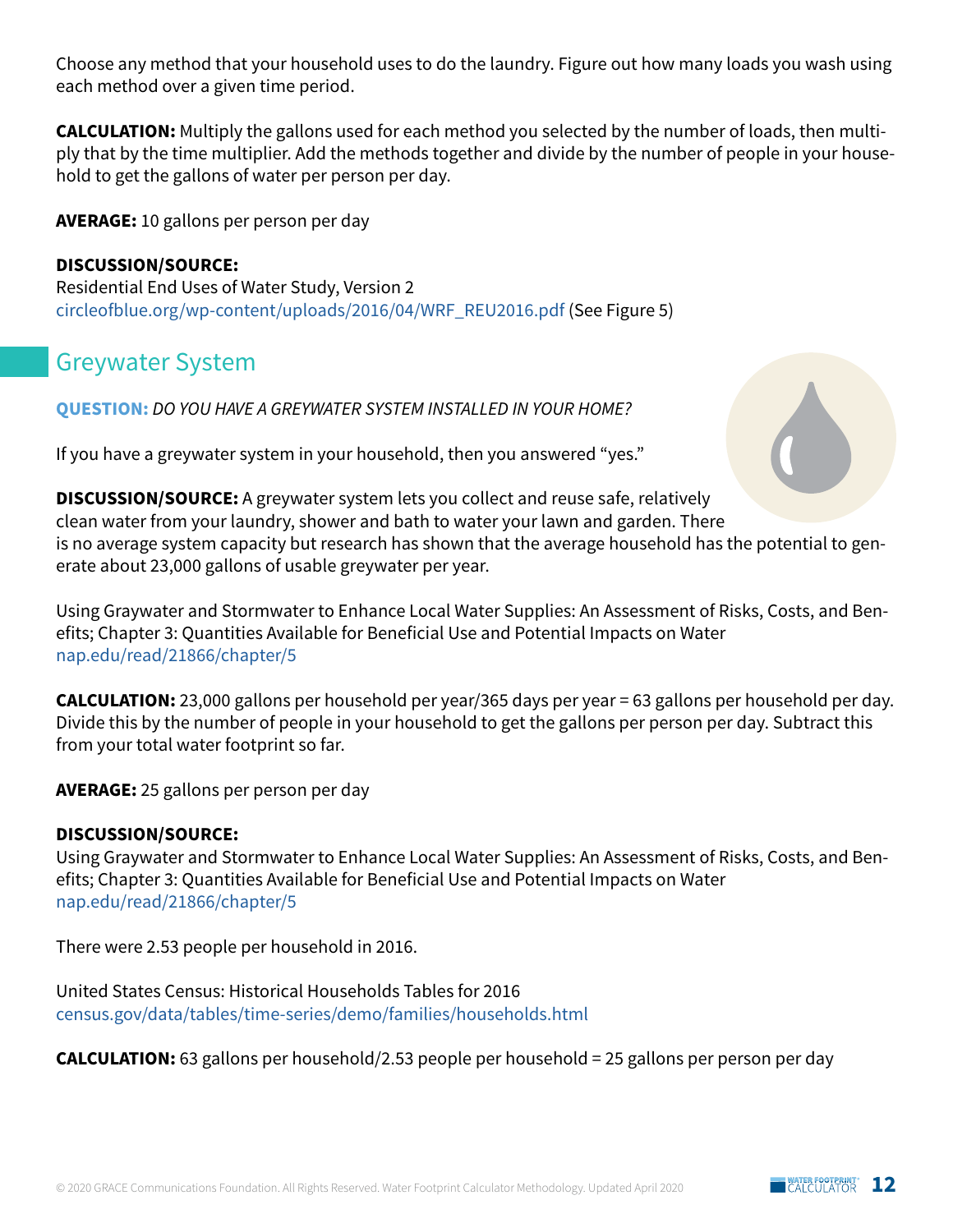## <span id="page-12-0"></span>**Outdoor Direct Use**

<span id="page-12-1"></span>Lawn & Garden

#### *Watering*

**QUESTION:** *DO YOU WATER A LAWN OR GARDEN?* 

If you have a lawn, then you answered "yes."

**QUESTION:** *HOW MUCH DO YOU WATER?*

**DISCUSSION/SOURCE:** Most people don't water their lawn every day or even every week, so we've given you multiple time options.

| <b>Time Period</b> | <b>Multiplier</b> |
|--------------------|-------------------|
| per day            | $1/1 = 1.0$       |
| per week           | $1/7 = 0.14$      |
| per month          | $1/30 = 0.033$    |
| per year           | $1/365 = 0.003$   |

It takes 330 gallons to water a 1000 square foot lawn to a depth of ½ inch.

#### Watering Tips for Your Lawn and Garden [lowes.com/n/how-to/watering-tips](https://www.lowes.com/n/how-to/watering-tips)

We created area intervals and took the midpoint of each interval to figure out how many gallons it would take to water that area to a depth of 1/2 inch. We multiplied the midpoint by the ratio of 333 gallons/1000 square feet to get the gallons associated with the midpoint. If you water 40,000 square feet or more, we rounded up to an acre.

| <b>Time Period</b>        | <b>Multiplier</b> |
|---------------------------|-------------------|
| 1-99 square feet          | 17 gallons        |
| 100-500 square feet       | 99 gallons        |
| 500-1,000 square feet     | 248 gallons       |
| 1,000-5,000 square feet   | 990 gallons       |
| 5,000-10,000 square feet  | 2,470 gallons     |
| 10,000-40,000 square feet | 8,250 gallons     |
| > 40,000 square feet      | 14,375 gallons    |

Think about how many square feet you actually water and choose the area interval from the table.

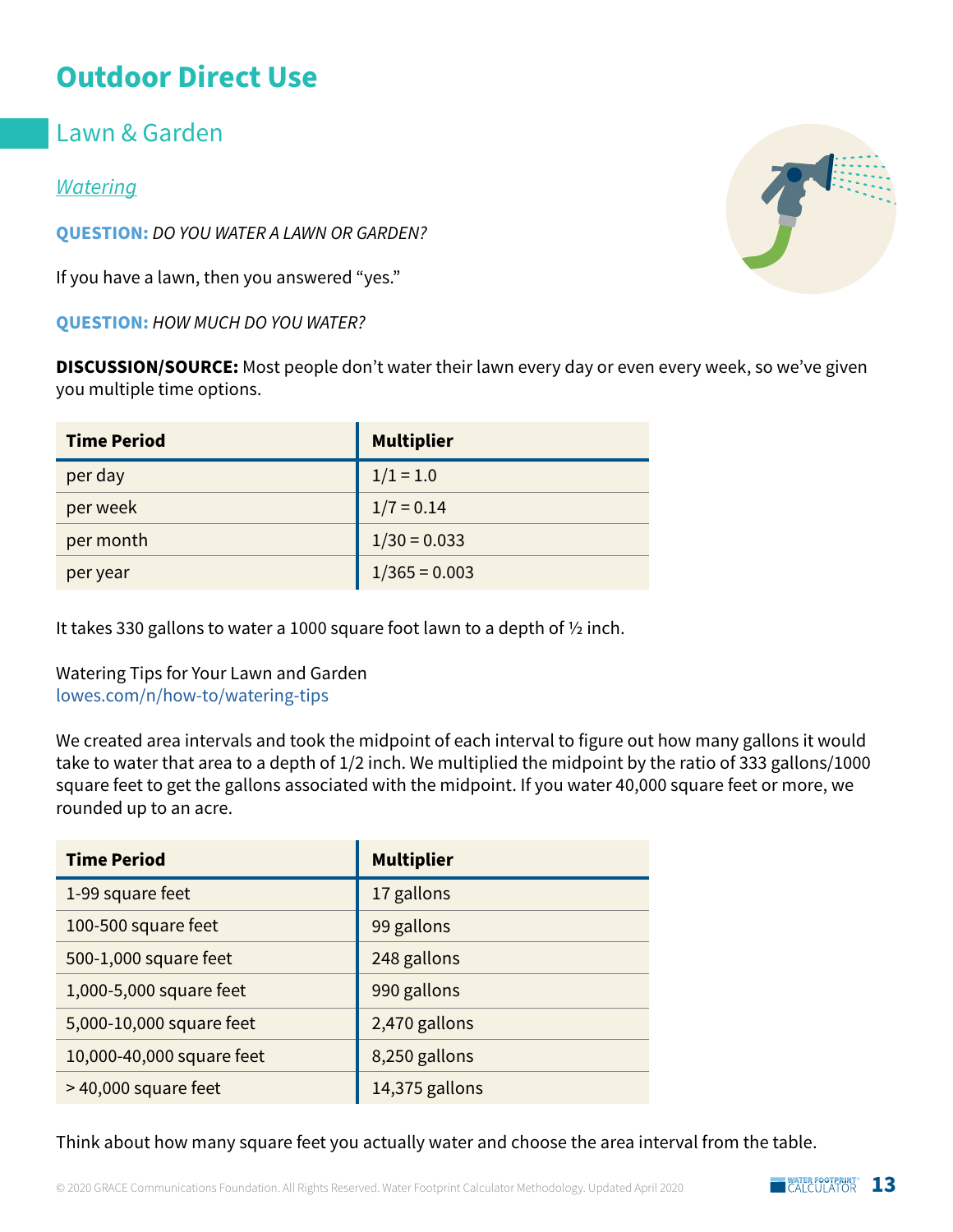**CALCULATION:** Multiply the gallons for that interval by the number of times you water in a given time period and multiply that by the time multiplier, then divide that by the number of people in your household to get the gallons of water per person per day.

**AVERAGE:** 72 gallons per person per day

**DISCUSSION/SOURCE:** Average outdoor water use is 88,000 gallons per household per year from irrigation and pools.

Residential End Uses of Water Study, Version 2 [circleofblue.org/wp-content/uploads/2016/04/WRF\\_REU2016.pdf](https://www.circleofblue.org/wp-content/uploads/2016/04/WRF_REU2016.pdf)

The average water use for pools (calculated below) is 23 gallons per person per day. We subtracted pool water use from the total to get irrigation water use.

There were 2.53 people per household in 2016.

United States Census: Historical Households Tables for 2016 [census.gov/data/tables/time-series/demo/families/households.html](https://www.census.gov/data/tables/time-series/demo/families/households.html)

**CALCULATION:** 88,000 gallons per household per year/365 days per year/2.53 people per household = 95 gallons per person per day

Subtract pools to get irrigation: 95 gallons per person per day – 23 gallons per person per day = 72 gallons per person per day

*Xeriscaping*

**QUESTION:** *DO YOU LANDSCAPE WITH PLANTS THAT REQUIRE LITTLE TO NO WATER?*

If you xeriscape, then you answered "yes."

**DISCUSSION/SOURCE:** Planting low-water use or native flowers and grasses, known as xeriscaping, can reduce how much you have to water your landscape by about 25 percent.

An in-depth investigation of Xeriscape as a water conservation measure [awwa.onlinelibrary.wiley.com/doi/pdf/10.1002/j.1551-8833.2006.tb07590.x](https://awwa.onlinelibrary.wiley.com/doi/pdf/10.1002/j.1551-8833.2006.tb07590.x)

**CALCULATION:** Take the result you got from the previous question about watering your lawn and garden and multiply it by 0.25 (25 percent). Then subtract this from your lawn and garden value. This is how much water you could save by xeriscaping your lawn.

**AVERAGE:** 18 gallons per person per day

**DISCUSSION/SOURCE:** Based on the calculations from the lawn and garden section, the average water use for lawn and garden watering is 72 gallons per person per day.

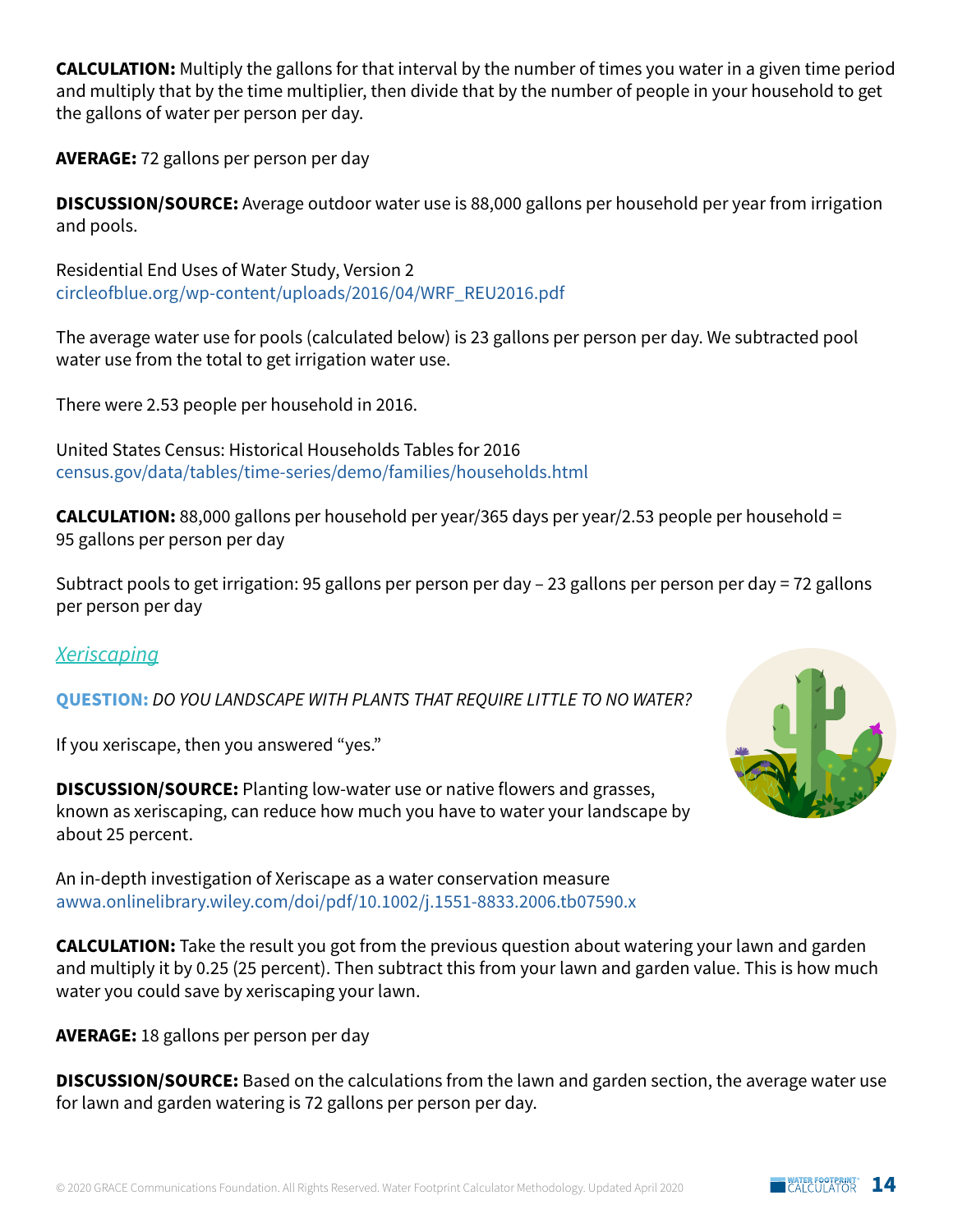Residential End Uses of Water Study, Version 2 [circleofblue.org/wp-content/uploads/2016/04/WRF\\_REU2016.pdf](https://www.circleofblue.org/wp-content/uploads/2016/04/WRF_REU2016.pdf)

Waste Not, Want Not: The Potential for Urban Water Conservation in California [pacinst.org/wp-content/uploads/2013/02/waste\\_not\\_want\\_not\\_full\\_report3.pdf](https://pacinst.org/wp-content/uploads/2013/02/waste_not_want_not_full_report3.pdf)

**CALCULATION:** 72 gallons per person per day x 0.25 = 18 gallons per person per day This value is subtracted from the lawn and garden average.

### <span id="page-14-0"></span>Rain Barrel

**QUESTION:** *DO YOU HAVE A RAIN BARREL?*

If you have a rain barrel, then you answered "yes."

**DISCUSSION/SOURCE:** Rain barrels vary in size, but on average can collect about 1,300 gallons in a year that you could use on your lawn and garden. That works out to a savings of about 4 gallons per day for a household.

EPA: Control Your Stormwater and Save Money, Use a Rain Barrel [blog.epa.gov/2010/06/24/control-your-stormwater-and-save-money-use-a-rain-barrel/](https://blog.epa.gov/2010/06/24/control-your-stormwater-and-save-money-use-a-rain-barrel/)

**CALCULATION:** Divide 4 gallons by the number of people in your household to get the number of gallons per person per day. Subtract this from your total water footprint.

**AVERAGE:** 2 gallons per person per day

**DISCUSSION/SOURCE:** There were 2.53 people per household in 2016.

United States Census: Historical Households Tables for 2016 [census.gov/data/tables/time-series/demo/families/households.html](https://www.census.gov/data/tables/time-series/demo/families/households.html)

**CALCULATION:** 4 gallons per household per day/2.53 people per household = 2 gallons per person per day

## <span id="page-14-1"></span>Swimming Pool

**QUESTION:** *DO YOU HAVE A SWIMMING POOL?*

If you have a swimming pool, then you answered "yes."

**QUESTION:** *HOW MANY MONTHS OUT OF THE YEAR DO YOU KEEP IT COVERED?*

**DISCUSSION/SOURCE:** The average pool requires an initial volume of 18,000 gallons of water to fill.

Water Policy: What about All Those Swimming Pools in Los Angeles? [pacinst.org/water-policy-what-about-all-those-swimming-pools-in-los-angeles/](https://pacinst.org/water-policy-what-about-all-those-swimming-pools-in-los-angeles/)



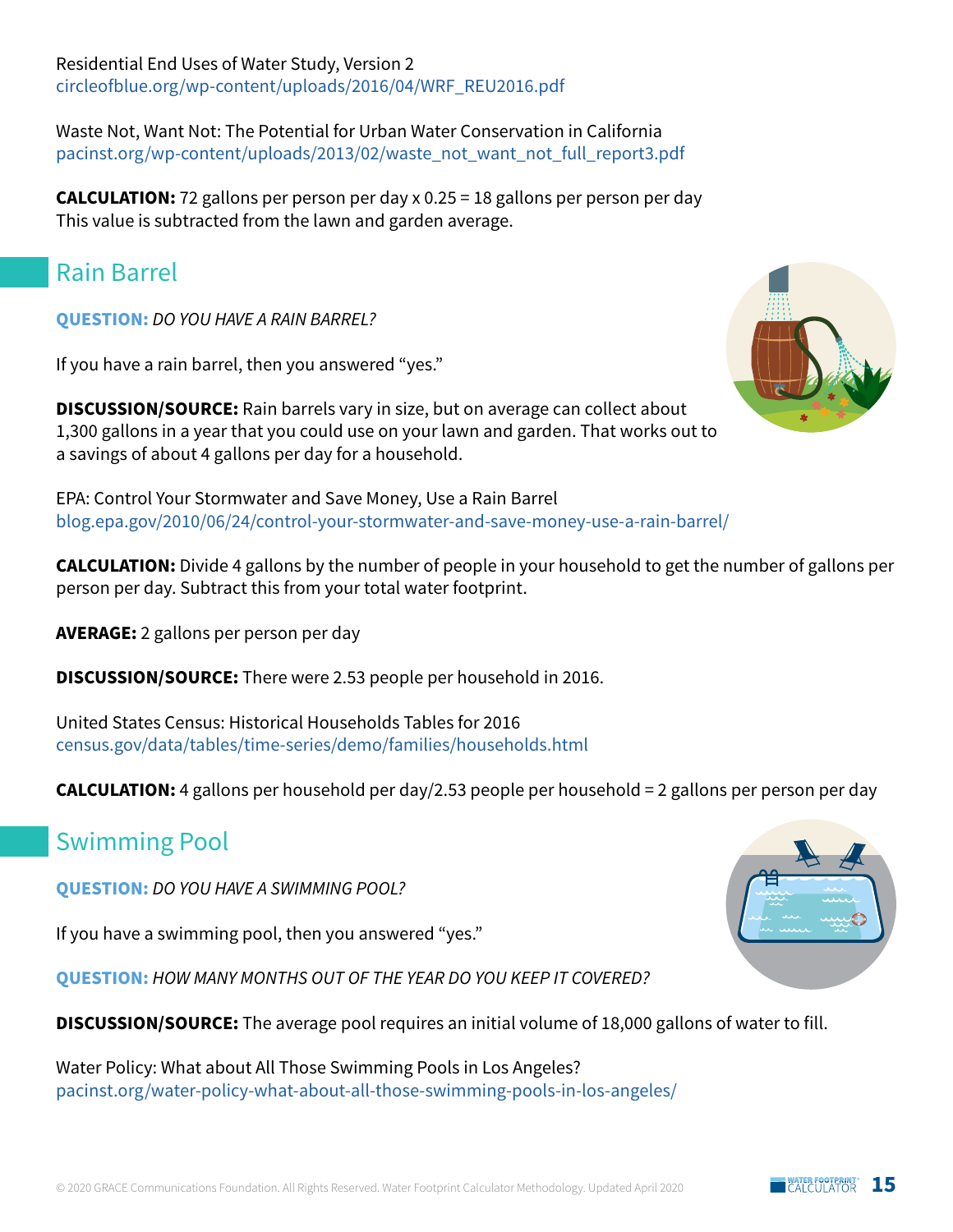Uncovered pools lose 1,000 gallons per month or more from evaporation. The amount depends on where you live and the humidity or dryness of your climate. We accounted for the water lost when you leave your pool uncovered.

Swimming Pool Cover Rebate Program Follow Up Customer Survey [map-testing.com/assets/reports/Pool\\_Covers\\_Consumer%20survey%202004.pdf](https://www.map-testing.com/assets/reports/Pool_Covers_Consumer%20survey%202004.pdf)

| <b>Months Uncovered</b> | <b>Value Used</b> |
|-------------------------|-------------------|
| $\mathbf{1}$            | 1,000 gallons     |
| $\overline{2}$          | 2,000 gallons     |
| 3                       | 3,000 gallons     |
| $\overline{4}$          | 4,000 gallons     |
| 5                       | 5,000 gallons     |
| 6                       | 6,000 gallons     |
| $\overline{7}$          | 7,000 gallons     |
| 8                       | 8,000 gallons     |
| 9                       | 9,000 gallons     |
| 10                      | 10,000 gallons    |
| 11                      | 11,000 gallons    |
| 12                      | 12,000 gallons    |

Think about how many months per year you leave your pool uncovered.

**CALCULATION:** [18,000 gallons of initial pool water + (1,000 gallons per month x \_\_months left uncovered)]/365 days per year/ $\angle$  people in the household =  $\angle$  gallons of water per person per day

**AVERAGE:** 23 gallons per person per day

**DISCUSSION/SOURCE:** We assumed that the average pool owner covers their pool nine months out of the year.

Water Policy: What about All Those Swimming Pools in Los Angeles? [pacinst.org/water-policy-what-about-all-those-swimming-pools-in-los-angeles/](http://pacinst.org/water-policy-what-about-all-those-swimming-pools-in-los-angeles/)

There were 2.53 people per household in 2016.

United States Census: Historical Households Tables for 2016 [census.gov/data/tables/time-series/demo/families/households.html](https://www.census.gov/data/tables/time-series/demo/families/households.html)

**CALCULATION:** [(18,000 gallons + (12 – 9 months) x 1000 gallons per month)]/365 days per year/2.53 people per household = 23 gallons per person per day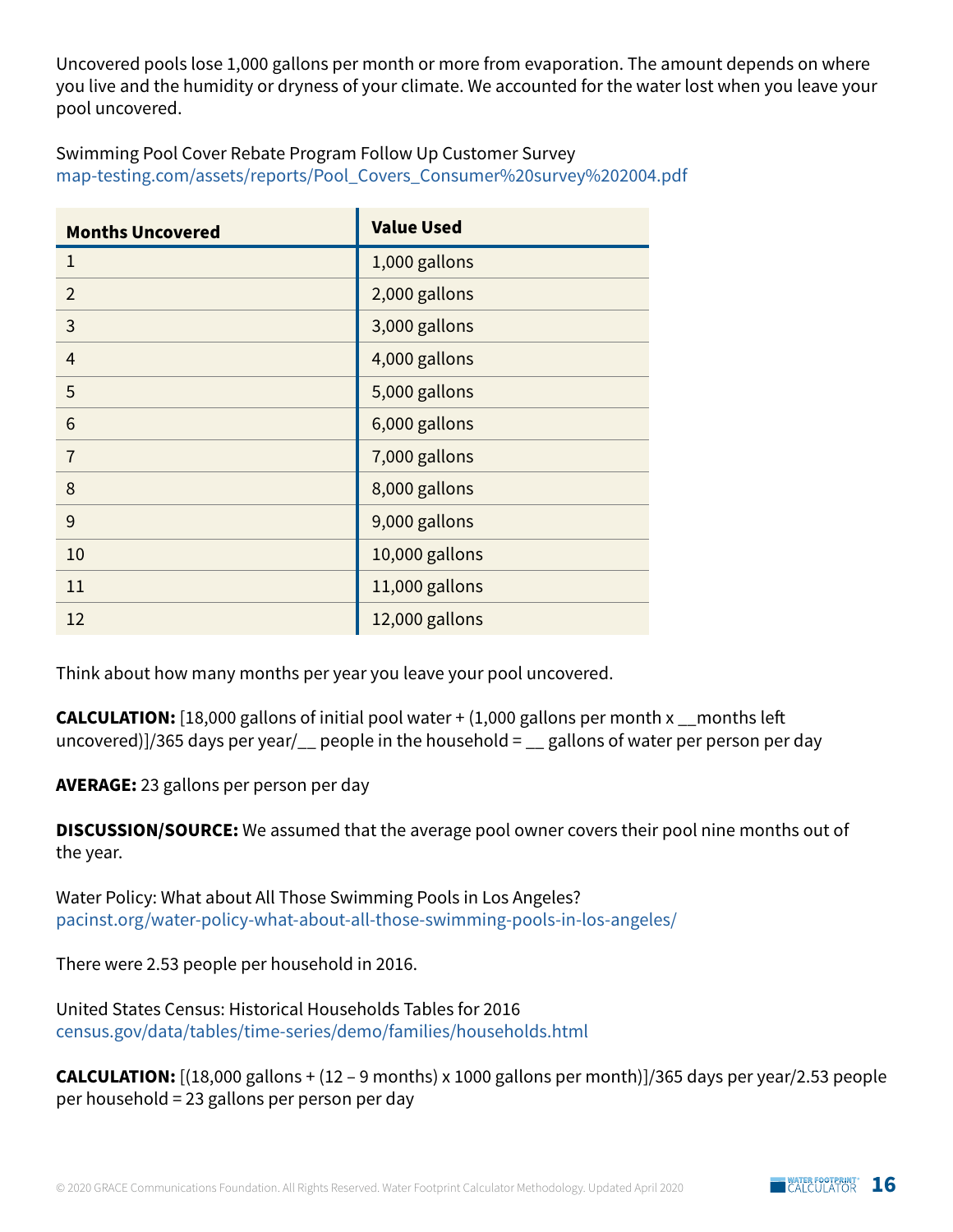## <span id="page-16-0"></span>Car Washing

#### **QUESTION:** *DO YOU HAVE A CAR?*

If you have a car, then you answered "yes."

**DISCUSSION:** Cars have both a direct and virtual water use component. The question in this section asks about the direct use component – car washing – first. The virtual water use component – gasoline – is addressed in the virtual water section, below.

#### **QUESTION:** *HOW DO YOU WASH YOUR CAR?*

**DISCUSSION/SOURCE:** Not everyone washes their car on a regular basis, so we provided multiple time options.

| <b>Time Period</b> | <b>Multiplier</b> |
|--------------------|-------------------|
| per day            | $1/1 = 1.0$       |
| per week           | $1/7 = 0.14$      |
| per month          | $1/30 = 0.033$    |
| per year           | $1/365 = 0.003$   |

People use different methods to wash their car, so we provided options.

**Wash at Home:** A hose at home without a spray nozzle could use as much as 100 gallons per wash. You can reduce this if you use a spray nozzle that lets you turn the spray on and off.

**Full-service Car Wash:** An automatic or full-service car wash (where a machine sprays water over your car) varies from 30 gallons to 100 gallons per wash (numerous studies presented in the link below list various volumes) and uses an average of 58 gallons per wash (we averaged the numbers to get our value).

**Self-service Car Wash:** A self-service car wash (where you use a high-pressure hose with a "trigger" spray nozzle) uses the least amount of water at 15 gallons per wash. These usually work on timers, which encourage conservation.

Water Conservation and Washing Vehicles [mde.maryland.gov/programs/Water/waterconservation/Pages/carwashing.aspx](https://mde.maryland.gov/programs/Water/waterconservation/Pages/carwashing.aspx)

Think about which method you use to wash your car and how frequently you wash it.

| <b>Car Washing Methods</b>   | <b>Gallons Per Wash</b> |
|------------------------------|-------------------------|
| <b>Garden Hose</b>           | 100                     |
| <b>Full-service Car Wash</b> | 58                      |
| Self-service Car Wash        | 15                      |

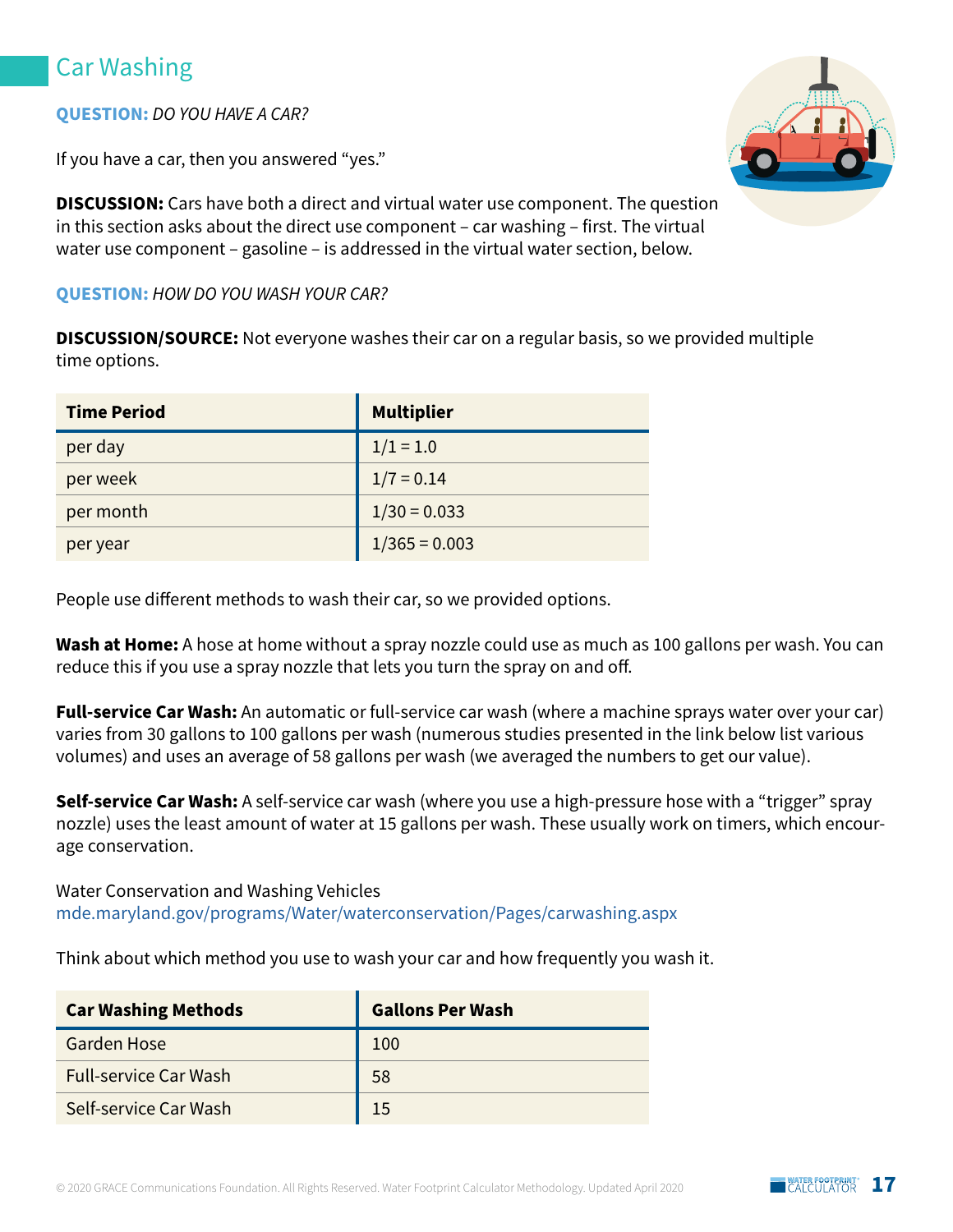**CALCULATION:** Multiply the gallons associated with each method you chose by the number of times you wash your car and then by the time multiplier. Add all the methods together and divide that by the number of people in your household to get the gallons of water per person per day.

**AVERAGE:** 1 gallon per person per day

**DISCUSSION/SOURCE:** An estimated 8 million vehicles a day are cleaned at car washes. An estimated 38 gallons of water is used for each car wash.

21 Car Wash Industry Statistics and Trends [brandongaille.com/19-car-wash-industry-statistics-and-trends/](https://brandongaille.com/19-car-wash-industry-statistics-and-trends/)

There were 323,127,513 people in the United States in 2016.

United States Census: National Population Totals and Components of Change: 2010-2019 [census.gov/data/tables/time-series/demo/popest/2010s-national-total.html#par\\_textimage\\_2011805803](https://www.census.gov/data/tables/time-series/demo/popest/2010s-national-total.html#par_textimage_2011805803)

**CALCULATION:** 8 million vehicles per day x 38 gallons per vehicle/323,127,513 people = 1 gallon per person per day

## <span id="page-17-0"></span>**Indirect Water Use Questions**

The rest of the questions are about your indirect water use. It takes water to make the energy you use, the products you buy and the food you eat - this indirect water use is called virtual water. The remaining questions help you understand just how much virtual water you use.

## <span id="page-17-1"></span>**Energy**

### <span id="page-17-2"></span>Gasoline

This is the virtual water component of the car question.

**QUESTION:** *HOW MANY MILES DO YOU DRIVE PER WEEK?*

**DISCUSSION/SOURCE:** For each mile you drive it takes 0.17 gallons of water to process and refine the gasoline.

Water Intensity of Transportation [pubs.acs.org/doi/full/10.1021/es800367m](https://pubs.acs.org/doi/full/10.1021/es800367m) 

Figure out how many miles all the people in your household collectively drive in one week.

**CALCULATION:** \_\_ miles driven per week (by the household) x 0.17 gallons per mile/7 days per week/  $\angle$  people in the household =  $\angle$  gallons of water per person per day

**AVERAGE:** 5 gallons per person per day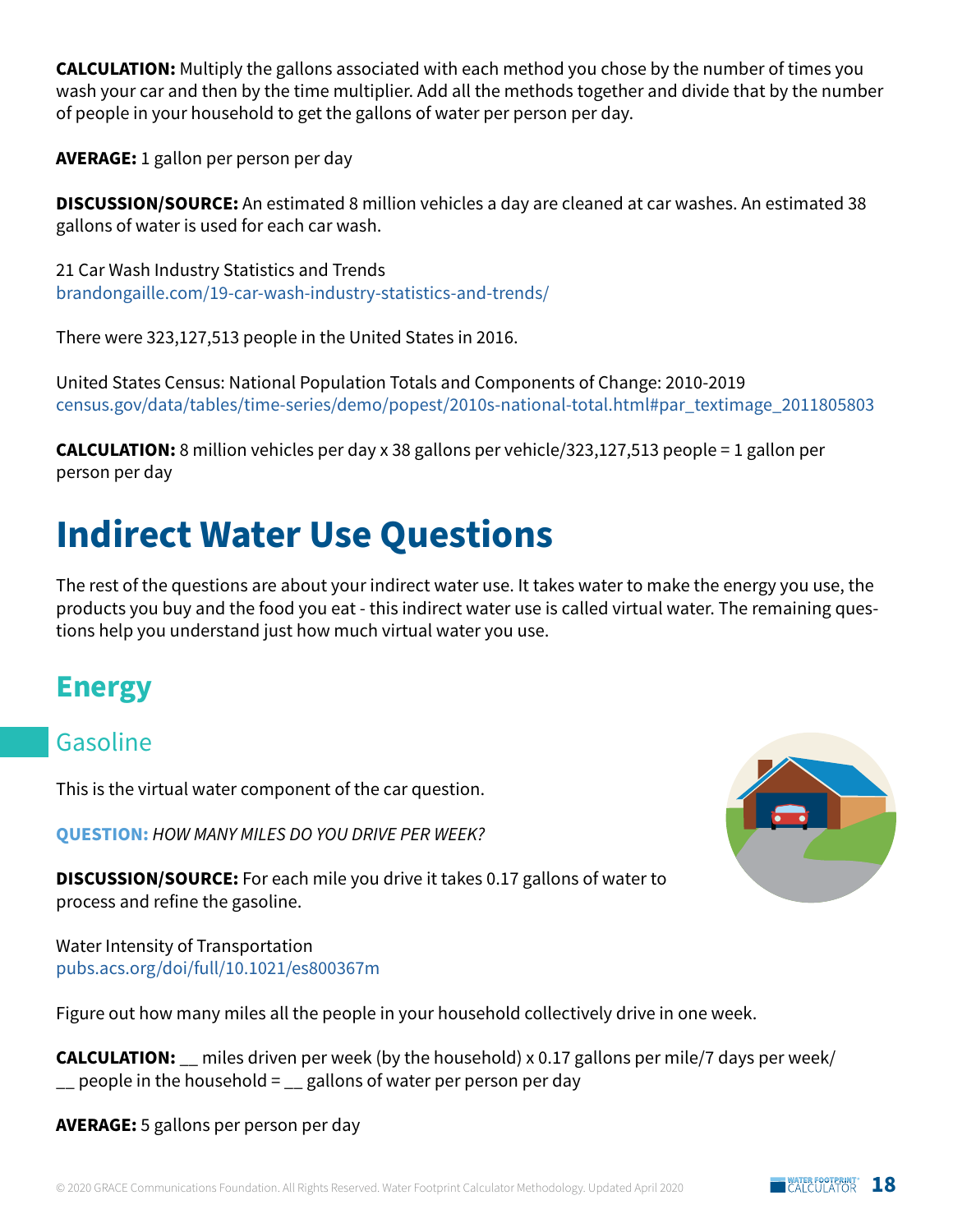**DISCUSSION/SOURCE:** In 2016, people in the United States drove 3,174,418,000,000 miles (that's more than 3 trillion miles driven in one year).

Office of Highway Policy Information: Average Annual Miles per Driver by Age Group [fhwa.dot.gov/policyinformation/statistics/2016/vmt421c.cfm](https://www.fhwa.dot.gov/policyinformation/statistics/2016/vmt421c.cfm)

There were 323,127,513 people in the United States in 2016.

United States Census: National Population Totals and Components of Change: 2010-2019 [census.gov/data/tables/time-series/demo/popest/2010s-national-total.html#par\\_textimage\\_2011805803](https://www.census.gov/data/tables/time-series/demo/popest/2010s-national-total.html#par_textimage_2011805803)

This averages out to 27 miles per day driven in the United States in 2016.

**CALCULATION:** 3,174,418,000,000 miles/year/365 days per year/323,127,513 people = 27 miles per person per day

27 miles per person per day x 0.17 gallons per mile = 5 gallons of water per person per day

### <span id="page-18-0"></span>**Electricity**

**QUESTION:** *WHERE DO YOU LIVE?* (Choose your state)

**DISCUSSION/SOURCE:** Each state in the United States has a different mix of fuel sources, but most states predominantly use thermoelectric and hydroelectric power, which can have very big water footprints due to high water consumption rates.

Where does your household's electricity come from? If you get your electricity from a standard utility, it likely uses a mix of fuel sources (such as hydroelectric, coal-fired or natural gas-fired thermoelectric and/or wind power) to generate the electricity delivered to you.

**State Water Footprints:** We used data for 2016 from two national databases to figure out your state's water footprint (presented in the table below). Find your state to get the state value.

We got state data for 2016 from the United States Energy Information Agency (EIA). We used the number of residential customers and the residential sales in megawatt hours (MWh) to calculate daily kilowatt hours (kWh) per customer for each state. Note that a "customer" could represent more than one person and often represents multi-person households. This likely overestimates a person's water footprint value based on state electrical profiles.

We noted what percentage of electricity comes from hydroelectric power versus thermoelectric power using EIA data for power generation type in each state.

Number of Retail Customers and Sales by State by Sector (for the year 2016) [eia.gov/electricity/data/state/](https://www.eia.gov/electricity/data/state/)

We used net generation data to calculate the percentage of each state's electricity generation from thermoelectric sources that include: coal; oil (e.g., diesel); gas natural gas; nuclear; and other fuels (look for "Total Electric Power Industry" values).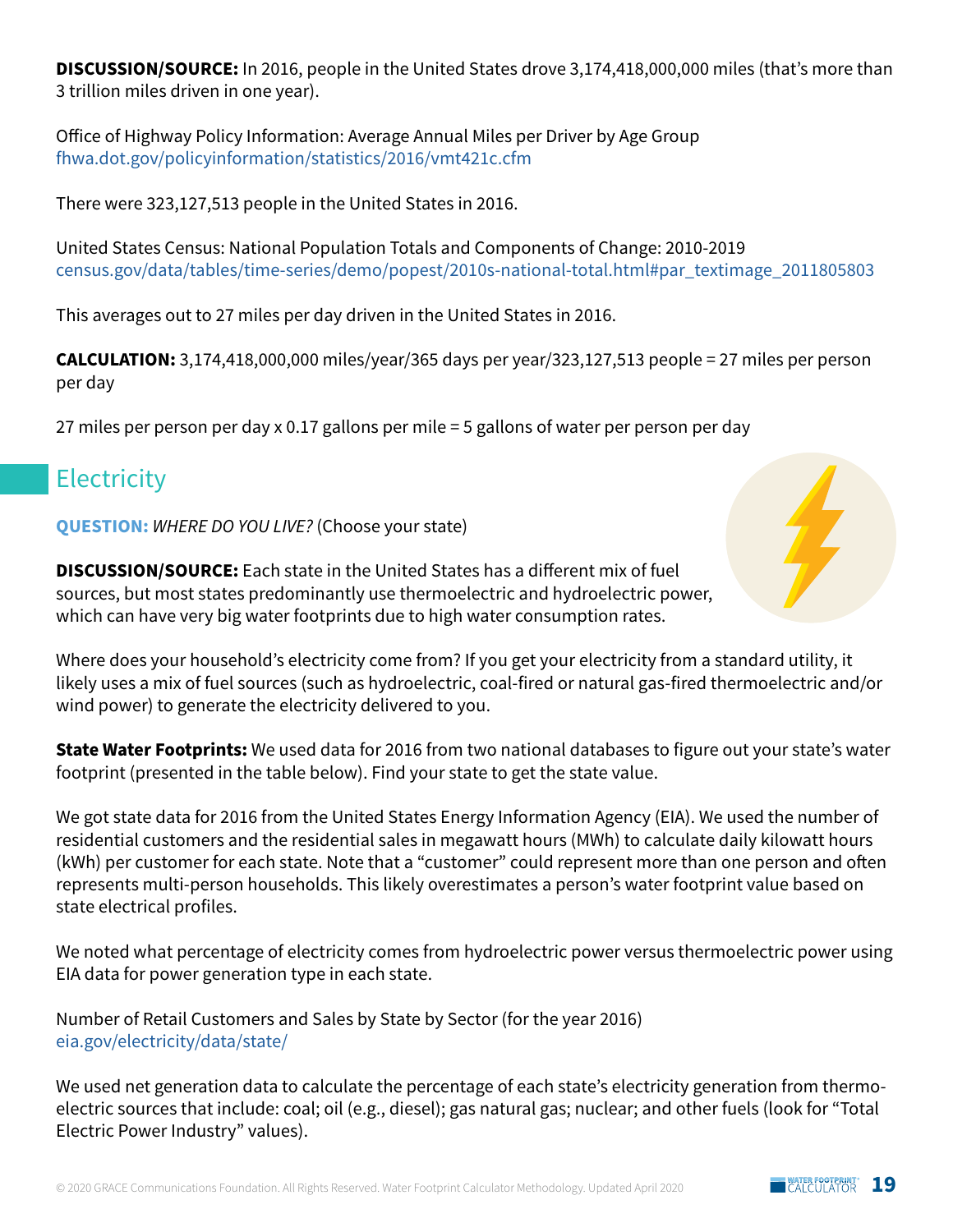#### Net Generation by Type of Producer by Energy Source (for the year 2016) [eia.gov/electricity/data/state/annual\\_generation\\_state.xls](https://www.eia.gov/electricity/data/state/annual_generation_state.xls)

Next we used values from the United States National Renewable Energy Labs (NREL) for water use by thermoelectric and hydroelectric power plants.

We calculated water consumption by hydroelectric power in each state by multiplying the percentage of electricity generated from hydropower by the NREL value and by the kWh per customer per day. We calculated water consumption from thermoelectric power generation by multiplying the percentage of thermoelectric power generated by the NREL value by the kWh per customer per day.

Then we added the thermoelectric value to the hydroelectric value to find the total daily consumption of water use for each state for each customer.

Since there is little to no water required for the operation of distributed photovoltaic (PV) solar or wind power, we assumed a value of 0 gallons for the renewable energy system option.

Consumptive Water Use for US Power Production [nrel.gov/docs/fy04osti/33905.pdf](https://www.nrel.gov/docs/fy04osti/33905.pdf)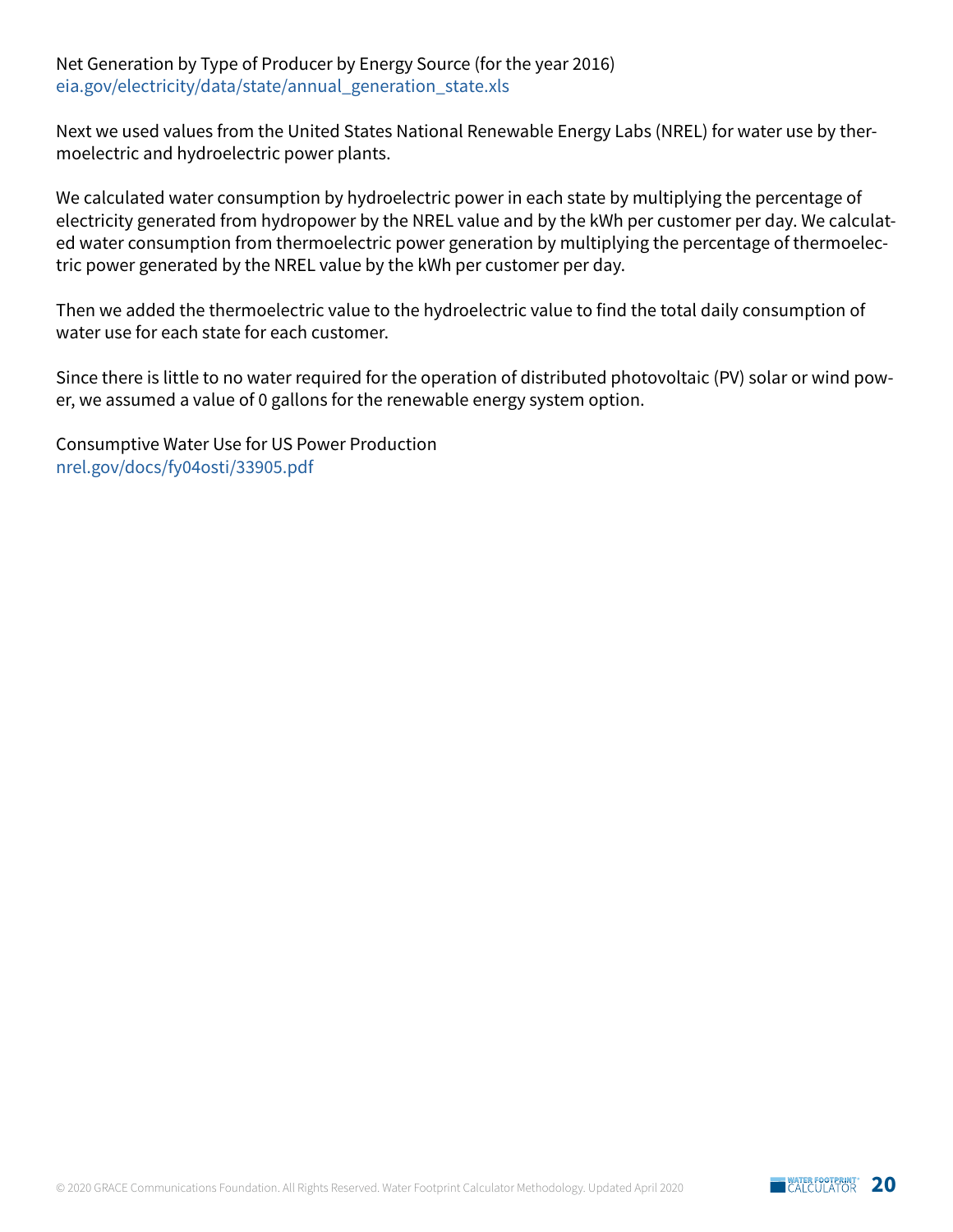Choose your state from the table of state water footprint values to get the portion of your water footprint from power production.

| <b>State</b>                      | <b>Gallons Per Person Per Day</b> | <b>State</b>   | <b>Gallons Per Person Per Day</b> |
|-----------------------------------|-----------------------------------|----------------|-----------------------------------|
| AK                                | 122.6                             | NC             | 34.0                              |
| <b>AL</b>                         | 93.2                              | <b>ND</b>      | 147.1                             |
| <b>AR</b>                         | 72.0                              | <b>NE</b>      | 41.8                              |
| AZ                                | 70.2                              | <b>NH</b>      | 61.4                              |
| CA                                | 49.7                              | <b>NJ</b>      | 12.9                              |
| CO                                | 28.2                              | <b>NM</b>      | 22.3                              |
| CT                                | 22.1                              | <b>NV</b>      | 47.4                              |
| <b>DE</b>                         | 11.4                              | <b>NY</b>      | 99.6                              |
| FL.                               | 13.6                              | OH             | 25.5                              |
| GA                                | 31.1                              | OK             | 51.2                              |
| H <sub>l</sub>                    | 15.8                              | <b>OR</b>      | 402.2                             |
| IA                                | 33.2                              | PA             | 43.1                              |
| ID                                | 251.2                             | R <sub>l</sub> | 8.6                               |
| $\ensuremath{\mathsf{IL}}\xspace$ | 30.6                              | SC             | 41.5                              |
| $\mathsf{IN}$                     | 21.2                              | <b>SD</b>      | 247.6                             |
| <b>KS</b>                         | 19.8                              | <b>TN</b>      | 60.1                              |
| <b>KY</b>                         | 54.6                              | <b>TX</b>      | 24.4                              |
| LA                                | 36.7                              | UT             | 32.5                              |
| MA                                | 16.2                              | <b>VA</b>      | 22.3                              |
| MD                                | 24.6                              | VT             | 68.6                              |
| ME                                | 107.2                             | <b>WA</b>      | 517.6                             |
| MI                                | 20.1                              | WI             | 32.4                              |
| MN                                | 22.4                              | <b>WV</b>      | 81.1                              |
| <b>MO</b>                         | 23.3                              | <b>WY</b>      | 156.6                             |
| <b>MS</b>                         | 25.0                              | <b>WDC</b>     | 0.2                               |
| <b>MT</b>                         | 413.4                             |                |                                   |

*NOTE:* If you're from outside of the United States, we've prepared a guide to help you adapt and use the WFC.

Using the Calculator When You're Outside the US [watercalculator.org/resource/outside-the-us/](https://watercalculator.org/resource/outside-the-us/)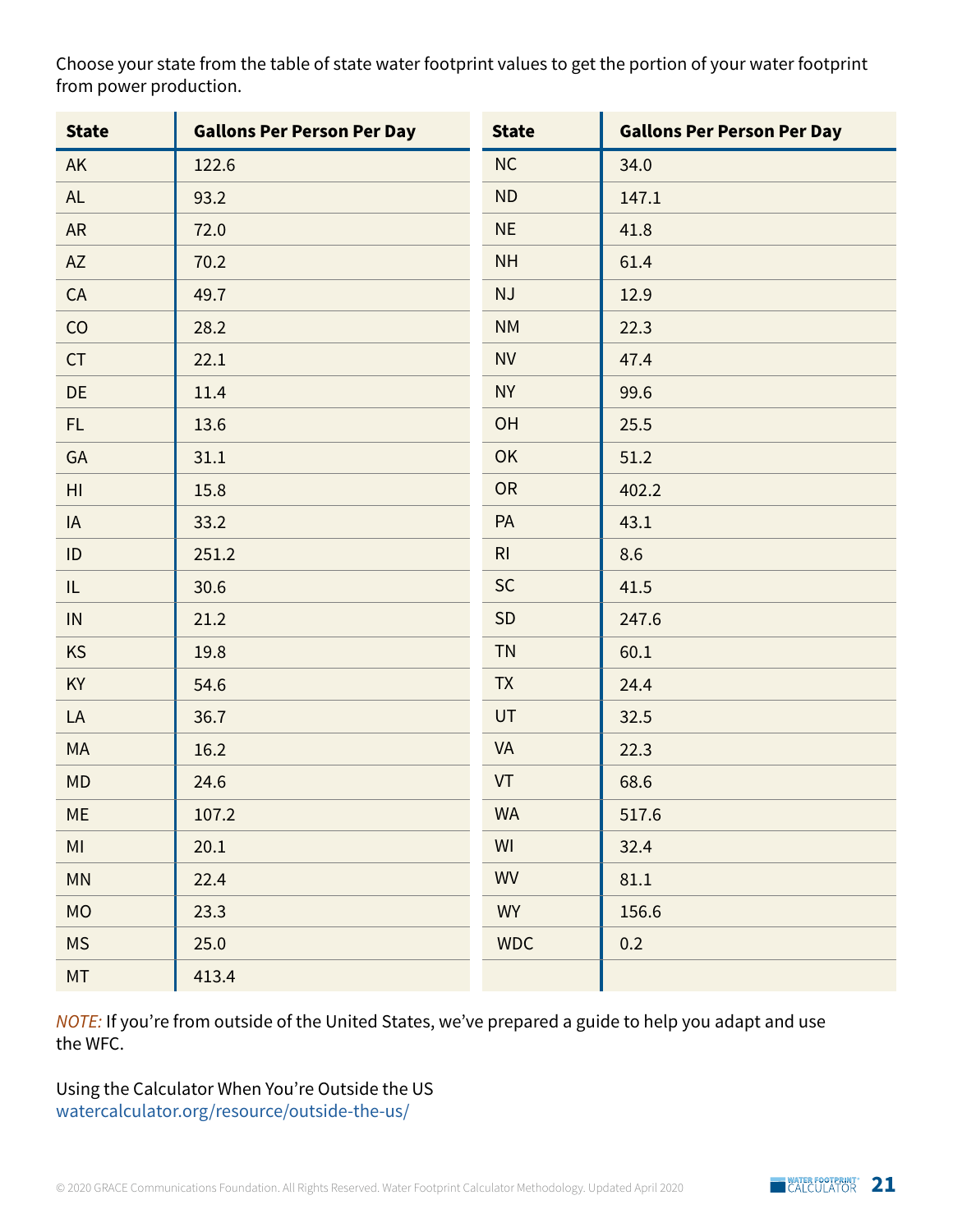#### **QUESTION:** *WHERE DOES YOUR ELECTRICITY COME FROM?*

**DISCUSSION/SOURCE:** You use the slider that goes from 0 to 100 percent, depending on which direction you're sliding to choose a percentage. At the left end is renewables at home (photovoltaic solar and wind), which goes from 0 to 100 percent. On the right end is the utility, which goes from 100 to 0 percent. The default setting is 100 percent utility because that's where most people get their electricity.

**CALCULATION:** Multiply your state value by the utility percent you selected with the slider (note that the contribution from the renewable percentage will always equal 0 gallons) to get the gallons of water per person per day.

**EXAMPLES:** If a user in Alaska selects 100 percent utility and 0 percent renewable, the calculation will look like this:  $(122.6 \times 100\%) + (0.0 \times 0\%) = 122.6$  gallons per person per day.

If a user in Hawaii selects 50 percent utility and 50 percent renewable, the calculation will look like this:  $(15.8 \times 50\%) + (0 \times 50\%) = 7.9$  gallons per person per day.

**AVERAGE:** 30 gallons per person per day

**DISCUSSION/SOURCE:** There were 2.53 people per household in 2016.

United States Census: Historical Households Tables for 2016 [census.gov/data/tables/time-series/demo/families/households.html](https://www.census.gov/data/tables/time-series/demo/families/households.html)

We determined the average household value for each state by adding the state values together (which equaled 3,911 gallons per household per day) then divided that number by 51 (50 states plus Washington, DC).

**CALCULATION:** 3,911 gallons per household per day/51 states/2.53 people per household = 30 gallons per person per day

## <span id="page-21-0"></span>**Consumption (Shopping, Recycling, Reusing)**

### <span id="page-21-1"></span>Shopping

**QUESTION:** *HOW MUCH DO YOU SHOP?*

**DISCUSSION/SOURCE:** This question covers shopping for everything but food (that's handled in the diet question).



The Water Footprint Network determined that the industrial water footprint of the United States is 583 gallons per person per day. This is the total amount of freshwater used to produce the goods and services consumed by those of us who live in the United States. Many of our goods were produced in other countries, and the industrial water footprint covers water used inside and outside of the country to produce those goods.

The Water Footprints of Nations, Value of Water Research Report Series No.16, p. 55 [waterfootprint.org/Reports/Report16Vol1.pdf](https://www.waterfootprint.org/Reports/Report16Vol1.pdf)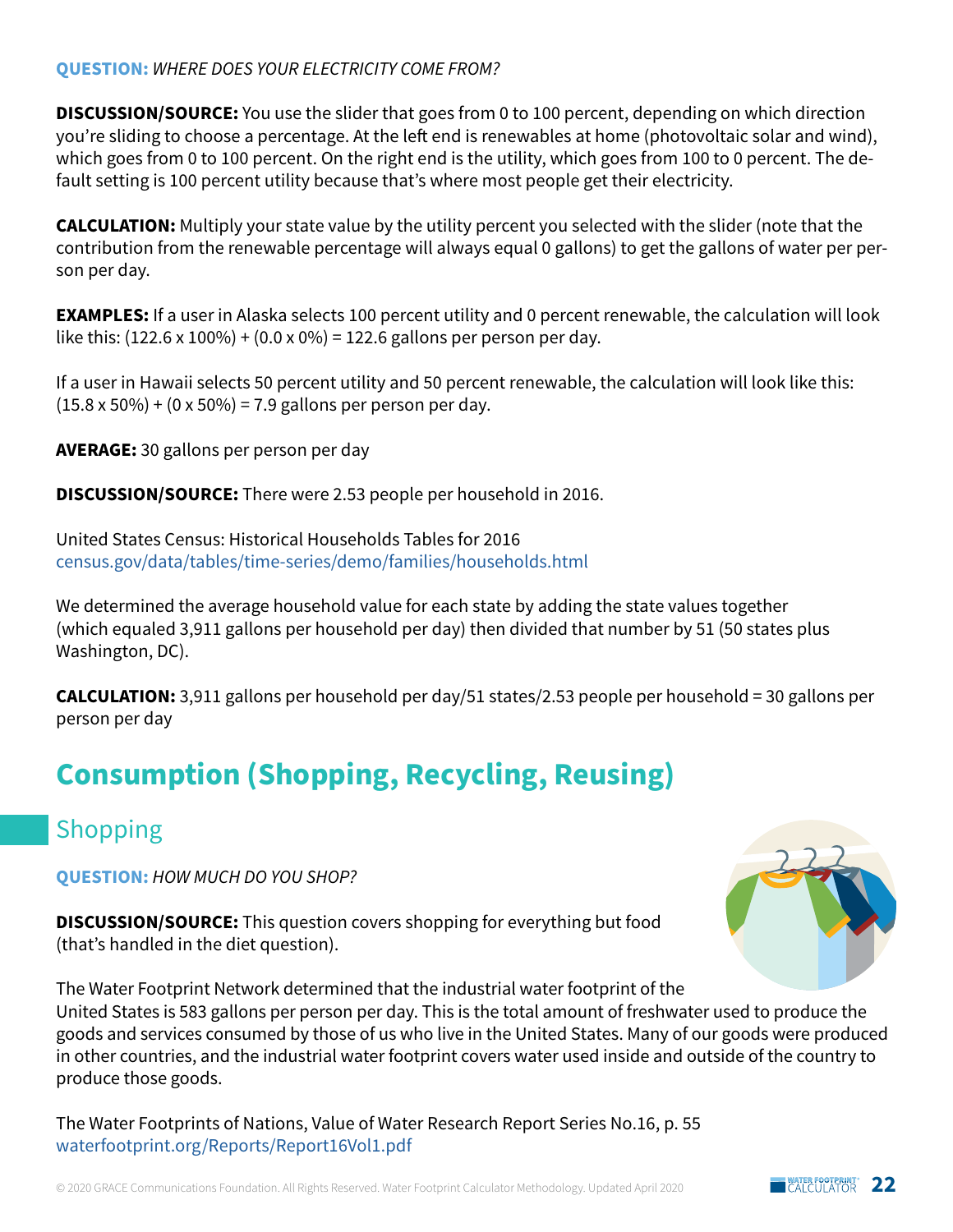You may not see or feel this virtual water, but it was required to make all the "stuff" you buy and use in your life, including cars, plastics (like for toys and food packaging), electronics, household goods (like furniture and textiles), clothing, etc., along with the packaging and shipping for all of those items. You can offset this amount by reducing your consumption, reusing and re-purposing the items you already have, and by recycling or donating (where appropriate) the items you might otherwise put in the trash. Around the world, the United States has the highest industrial water footprint.

We recognize that some people shop more or less than others, so there are three choices.

If your shopping habits are typical of someone living in the United States, then you have an industrial water footprint of 583 gallons per day, based on the Water Footprint Network research. We know that some people shop more or less than the average, and each type of shopping behavior has a water footprint, so we made some assumptions. If you fall in the low category, you still have to buy essentials so we assumed your use would equate to half of the average value, or 291 gallons per person per day. For those of you in the high category who love to shop, we assumed that your use is double the average, or 1,166 gallons per person per day.

Choose the category that best describes your household.

| <b>Shopping Frequency</b> | <b>Gallons Per Person Per Day</b> |
|---------------------------|-----------------------------------|
| Shop for basics           | 291                               |
| Like to shop              | 583                               |
| Shop 'til you drop        | 1,166                             |

**CALCULATION:** Choose the appropriate category to get the gallons of water per person per day.

**AVERAGE:** 583 gallons of water per person per day

#### **DISCUSSION/SOURCE:**

Water Footprint of Nations; Vol. 2 [waterfootprint.org/Reports/Report16Vol2.pdf](https://www.waterfootprint.org/Reports/Report16Vol2.pdf)

## <span id="page-22-0"></span>Recycling Paper, Plastic, Bottles & Cans

Recycling paper, plastic, bottles and cans could help reduce your indirect water use because recycled materials typically require less water and energy (and the water needed for energy) to process than does producing raw materials.

We used federal municipal waste and recycling data from 2016.

#### *Recycle Paper*

**QUESTION:** *DO YOU RECYCLE PAPER?*

**DISCUSSION/SOURCE:** In 2016, 67.48 million tons (134,960,000,000 pounds) of paper waste was generated in the United States. 67.5 percent of that was recovered through recycling.



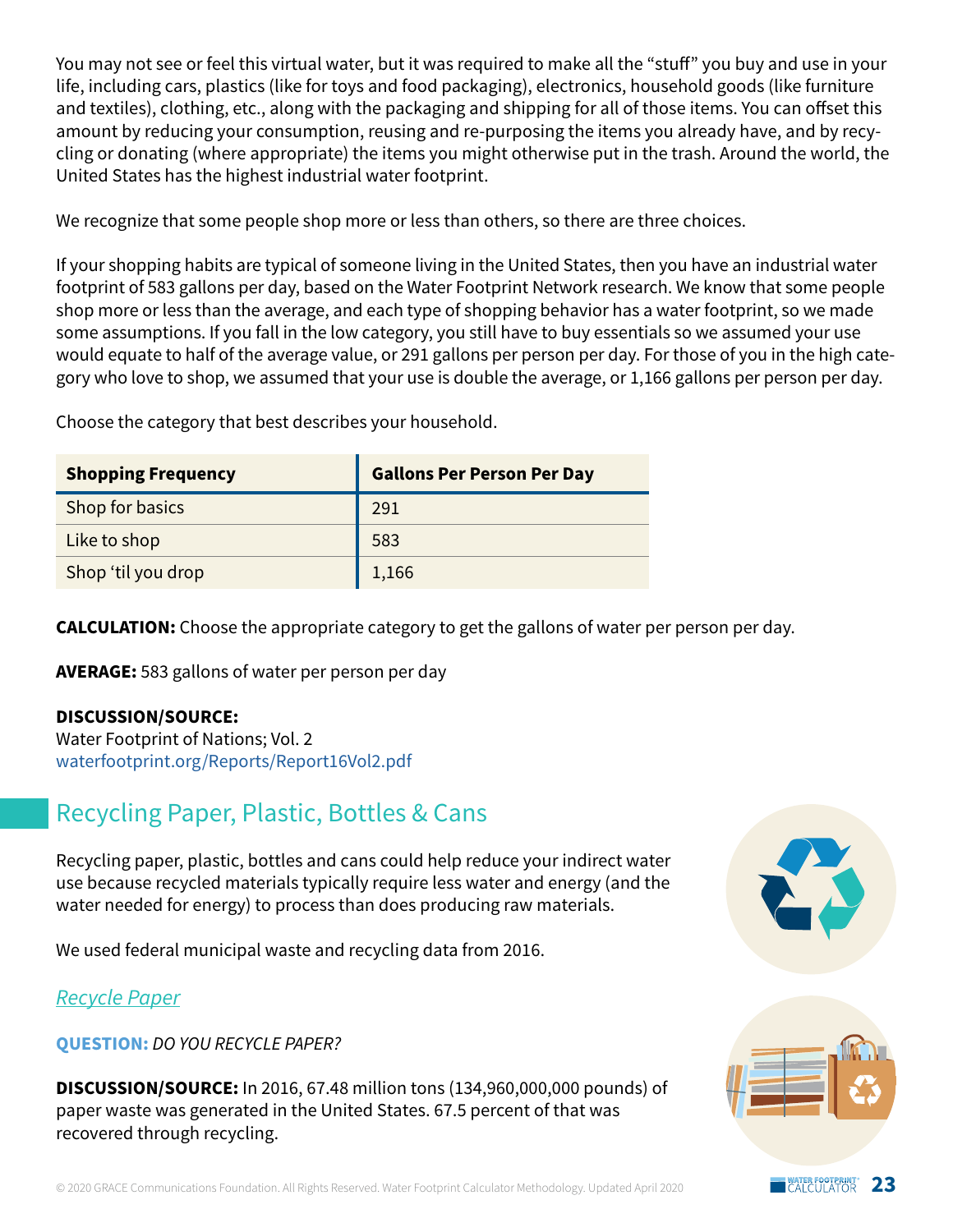Advancing Sustainable Materials Management: 2016 and 2017 Tables and Figures epa.gov/sites/production/files/2019-11/documents/2016\_and\_2017 facts and figures data tables 0.pdf

There were 323,127,513 people in the United States in 2016.

United States Census: National Population Totals and Components of Change: 2010-2019 [census.gov/data/tables/time-series/demo/popest/2010s-national-total.html#par\\_textimage\\_2011805803](https://www.census.gov/data/tables/time-series/demo/popest/2010s-national-total.html#par_textimage_2011805803)

Recycling 1 ton of paper saves 7,000 gallons water.

Wastes - Resource Conservation - Common Wastes & Materials - Paper Recycling [archive.epa.gov/wastes/conserve/materials/paper/web/html/index-2.html#benefits](https://archive.epa.gov/wastes/conserve/materials/paper/web/html/index-2.html#benefits)

If you say that you recycled some paper we assumed you recycle half of the paper products you use.

| <b>Recycle Paper?</b> | <b>Gallons Saved</b> |
|-----------------------|----------------------|
| <b>None</b>           |                      |
| Some                  | ົ                    |
| All                   |                      |

Choose the answer that applies to your household to get the gallons per person per day. This number is subtracted from your total water footprint.

**CALCULATIONS:** 134,960,000,000 pounds of paper per year/323,127,513 people/365 days per year = 1.14 pounds per person per day

7,000 gallons water/2000 pounds recycled paper x 1.14 pounds per person per day = 4 gallons per person per day

**AVERAGE:** 3 gallons per person per day

**DISCUSSION/SOURCE:** In the United States, we recycled 67.5 percent of our paper waste in 2016.

Advancing Sustainable Materials Management: 2016 and 2017 Tables and Figures epa.gov/sites/production/files/2019-11/documents/2016 and 2017 facts and figures data tables 0.pdf

**CALCULATION:** 4 gallons x 0.675 = 3 gallons per person per day

*Recycle Plastic*

**QUESTION:** *DO YOU RECYCLE PLASTIC?*

**DISCUSSION/SOURCE:** In 2016, 34.87 million tons (69,740,000,000 pounds) of plastic waste was generated in the United States. 9.3 percent of that was recovered through recycling.

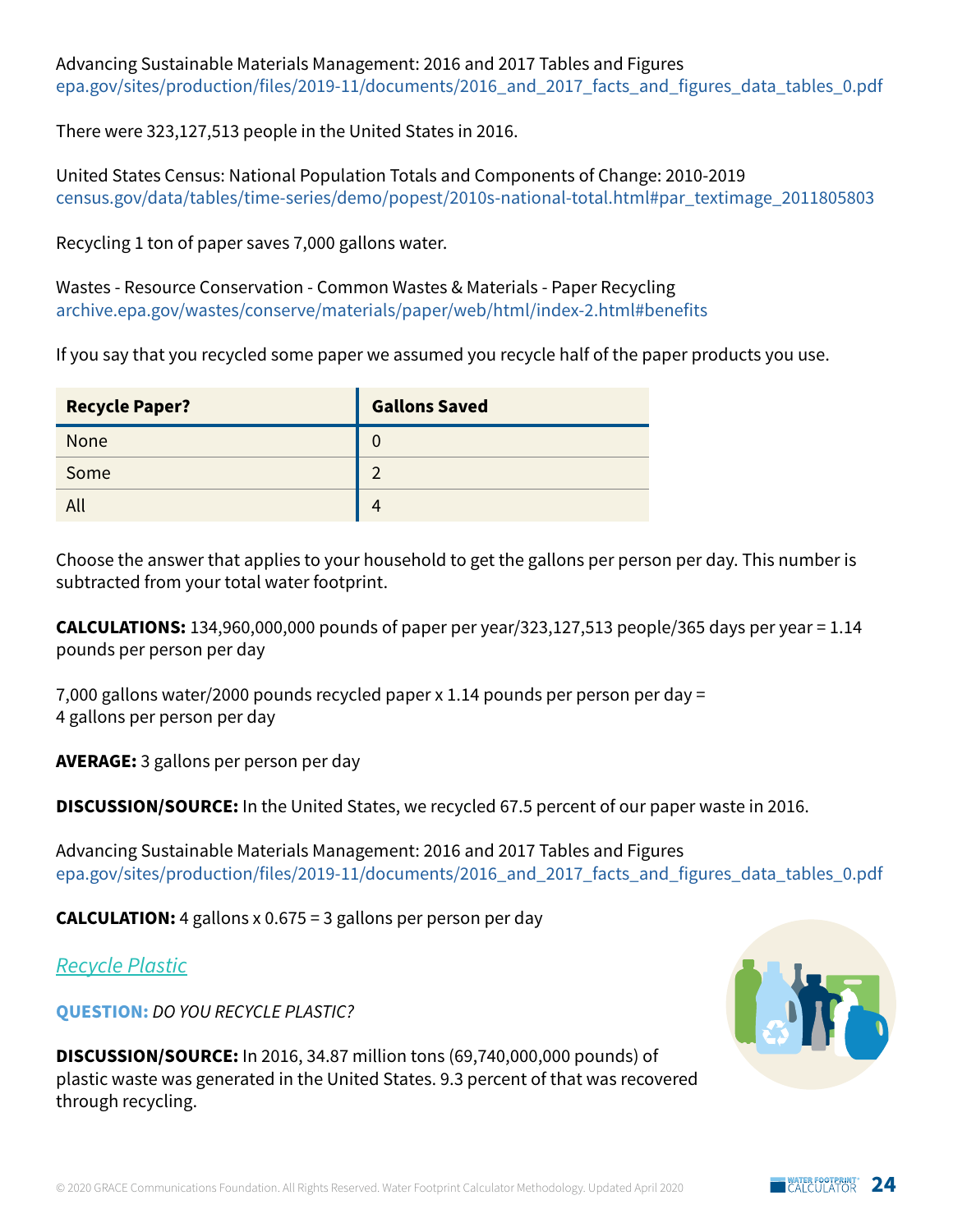There were 323,127,513 people in the United States in 2016.

United States Census: National Population Totals and Components of Change: 2010-2019 [census.gov/data/tables/time-series/demo/popest/2010s-national-total.html#par\\_textimage\\_2011805803](https://www.census.gov/data/tables/time-series/demo/popest/2010s-national-total.html#par_textimage_2011805803)

| <b>Recycle Plastic?</b> | <b>Gallons Saved</b> |
|-------------------------|----------------------|
| <b>None</b>             | 0                    |
| Some                    | 8.3                  |
| All                     | 16.5                 |

It takes 28 gallons of water to produce a pound of plastic.

Corporate Water Footprint Accounting and Impact Assessment: The Case of the Water Footprint of a Sugar-Containing Carbonated Beverage [waterfootprint.org/media/downloads/Ercin-et-al-2011-CorporateWaterFootprint-Softdrink.pdf](https://waterfootprint.org/media/downloads/Ercin-et-al-2011-CorporateWaterFootprint-Softdrink.pdf)

If you say that you recycle some plastics we assumed you recycle half of the plastic products you use.

Choose the answer that applies to your household to get the gallons per person per day. This number is subtracted from your total water footprint.

**CALCULATION:** 69,740,000,000 pounds of plastic per year/323,127,513 people/365 days per year = 0.59 pounds per person per day

0.59 pounds per person per day x 28 gallons water per pound = 16.5 gallons water per person per day

**AVERAGE:** 1 gallon per person per day

**DISCUSSION/SOURCE:** In the United States, we recycled 9.3 percent of our plastic waste in 2016.

Advancing Sustainable Materials Management: 2016 and 2017 Tables and Figures epa.gov/sites/production/files/2019-11/documents/2016 and 2017 facts and figures data tables 0.pdf

**CALCULATION:** 16.5 gallons x 0.093 = 1 gallon per person per day

*Recycle Bottles & Cans*

**QUESTION:** *DO YOU RECYCLE BOTTLES AND CANS?*

**DISCUSSION/SOURCE:** Although we ask about bottles and cans, the calculations cover recycling of glass and aluminum, which is more encompassing than just bottles and cans.

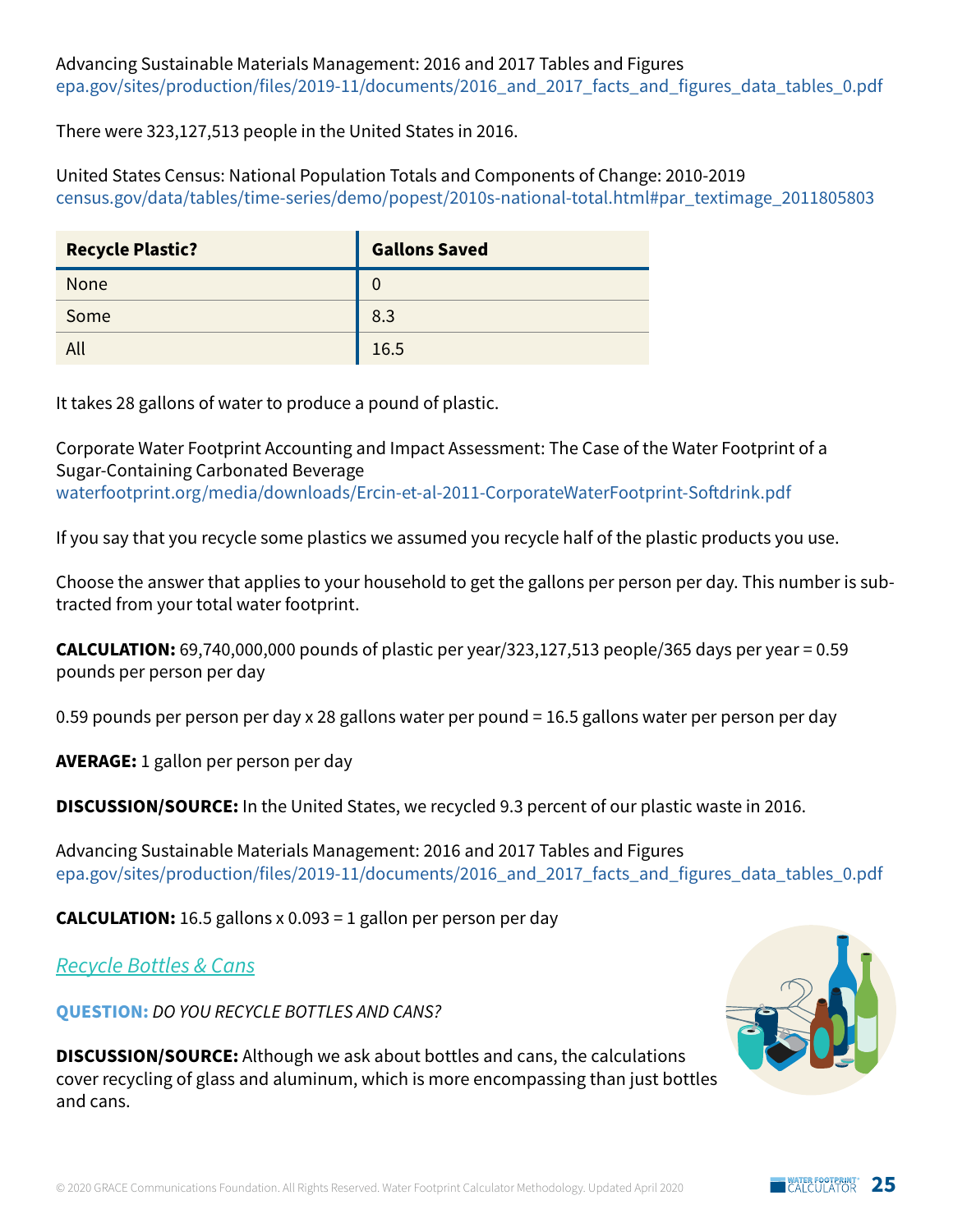In 2016, 11.48 million tons (22,560,000,000 pounds) of glass waste were generated in the United States. 27.5 percent of glass was recovered through recycling.

In 2016, 3.77 million tons (7,540,000,000 pounds) of aluminum waste were generated in the United States. 16.4 percent of aluminum was recovered through recycling.

Advancing Sustainable Materials Management: 2016 and 2017 Tables and Figures [epa.gov/sites/production/files/2019-11/documents/2016\\_and\\_2017\\_facts\\_and\\_figures\\_data\\_tables\\_0.pdf](https://www.epa.gov/sites/production/files/2019-11/documents/2016_and_2017_facts_and_figures_data_tables_0.pdf)

There were 323,127,513 people in the United States in 2016.

United States Census: National Population Totals and Components of Change: 2010-2019 [census.gov/data/tables/time-series/demo/popest/2010s-national-total.html#par\\_textimage\\_2011805803](https://www.census.gov/data/tables/time-series/demo/popest/2010s-national-total.html#par_textimage_2011805803)

It takes 156.8 gallons of water to produce a pound of glass.

The Blue and Grey Water Footprint of Construction Materials: Steel, Cement and Glass [sciencedirect.com/science/article/pii/S2212371717300458](https://www.sciencedirect.com/science/article/pii/S2212371717300458)

It takes 2.2 gallons of water to produce a pound of aluminum.

Water scarcity footprint of primary aluminium [link.springer.com/article/10.1007/s11367-015-0997-1](https://link.springer.com/article/10.1007/s11367-015-0997-1)

It takes a lot less water to produce a pound of aluminum than it does to produce a pound of glass but it's still important to recycle. This is because in addition to how much water it takes, it also takes a lot of energy. And, as you found out from the energy question, when you save energy you save water. So when you recycle you're saving more water than you think.

If you say that you recycle some bottles and cans we assumed you recycle half of the bottles and cans you use.

| <b>Recycle Bottles &amp; Cans?</b> | <b>Gallons Saved</b> |
|------------------------------------|----------------------|
| <b>None</b>                        |                      |
| Some                               | 15                   |
| All                                | 30.1                 |

Choose the answer that applies to your household to get the gallons per person per day. This number is subtracted from your total water footprint.

#### **CALCULATION:**

*Bottles:* 22,560,000,000 pounds/323,127,513 people/365 days per year = 0.19 pounds per person per day 0.19 pounds per person per day x 156.8 gallons water per pound of glass = 30 gallons per person per day

*Cans:* 7,540,000,000 pounds/323,127,513 people/365 days per year = 0.06 pounds per person per day 0.06 pounds per person per day x 2.2 gallons water per pound of glass = 0.13 gallons per person per day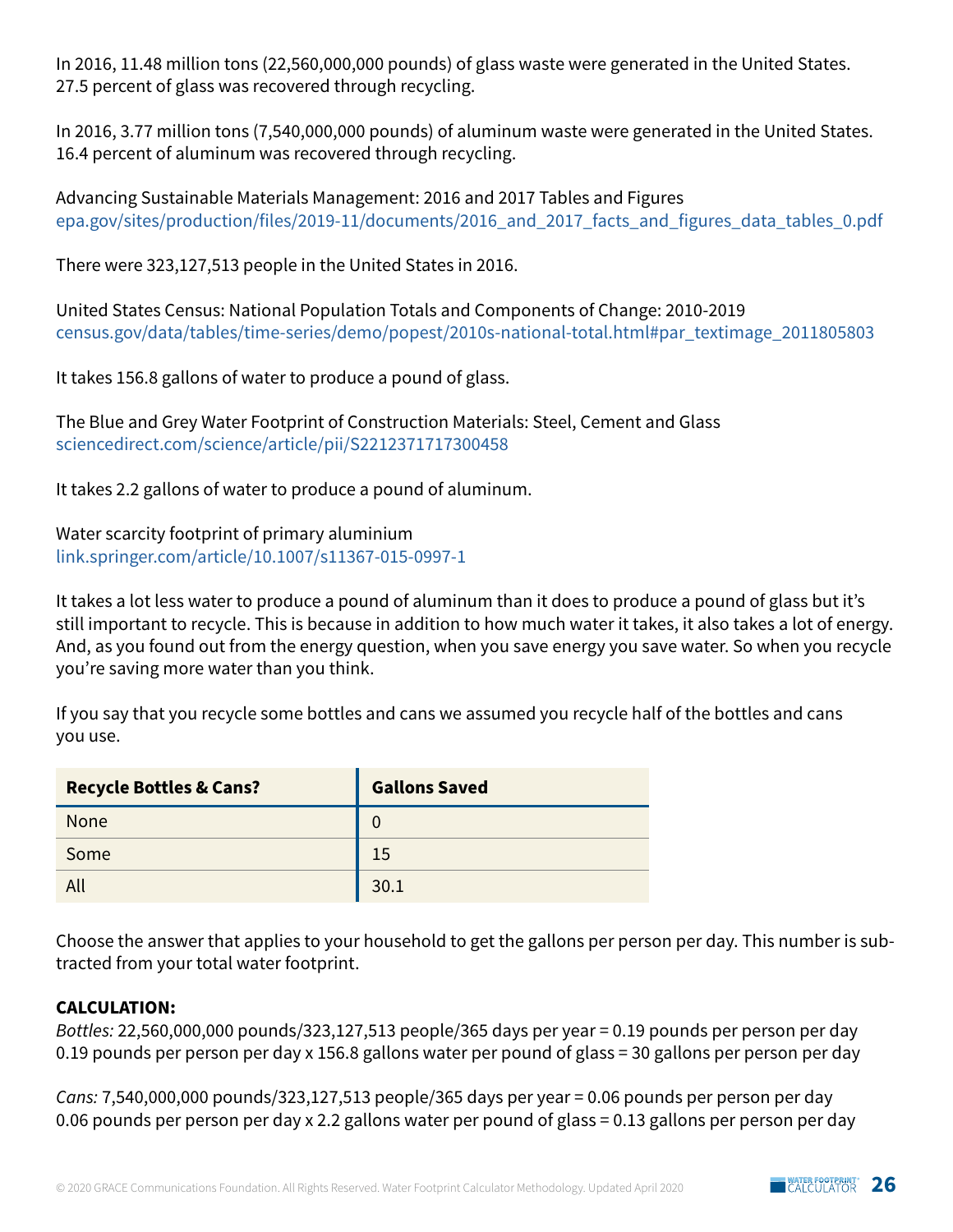*Bottles and Cans Combined:* 30 + 0.13 = 30.13 gallons per person per day

**AVERAGE:** 8.3 gallons per person per day (for bottles and cans combined)

**DISCUSSION/SOURCE:** In the United States, we recycled 27.5 percent of our glass in 2016.

In the United States, we recycled 16.4 percent of our aluminum in 2016.

Advancing Sustainable Materials Management: 2016 and 2017 Tables and Figures epa.gov/sites/production/files/2019-11/documents/2016 and 2017 facts and figures data tables 0.pdf

#### **CALCULATION:**

*Glass:* 30 x 0.275 = 8.25 gallons per person per day

*Aluminum:* 0.13 x 0.164 = 0.02 gallons per person per day

*Total:* 8.25 + 0.02 = 8 gallons per person per day

*Recycle Fabrics*

**QUESTION:** *DO YOU DONATE OR RE-USE OLD CLOTHING, SHEETS, BLANKETS AND TOWELS?*

**DISCUSSION/SOURCE:** Plant based textiles are produced from crops that require water. For example, cotton requires a lot of irrigation water and is often grown in arid locations that get little precipitation.

Textile manufacturing is one of the largest industrial users of process water in the United States. Water is used extensively throughout textile-processing operations, and consumption varies widely among the unit processes.

The water footprint of all fabrics is at least 20 gallons of water per 1 pound of textile product.

Clean Technologies in US Industries: Focus on Textiles [p2infohouse.org/ref/06/05656.htm](https://p2infohouse.org/ref/06/05656.htm)

The Green, Blue and Grey Water Footprint of Crops and Derived Crop Products [waterfootprint.org/media/downloads/Mekonnen-Hoekstra-2011-WaterFootprintCrops.pdf](https://waterfootprint.org/media/downloads/Mekonnen-Hoekstra-2011-WaterFootprintCrops.pdf)

It is important to note that synthetic fabrics have a significant water footprint as well because they are often made from oil and gas products that involve extracting and refining. In addition, they create a lot of wastewater, which has a large impact on water footprint values.

The Water Footprint Assessment of Polyester and Viscose and Comparison to Cotton [waterfootprint.org/media/downloads/WFA\\_Polyester\\_and\\_\\_Viscose\\_2017.pdf](https://waterfootprint.org/media/downloads/WFA_Polyester_and__Viscose_2017.pdf)

This is especially significant because fabric production is trending towards synthetic, and as a result, all-cotton fabrics are becoming harder to find.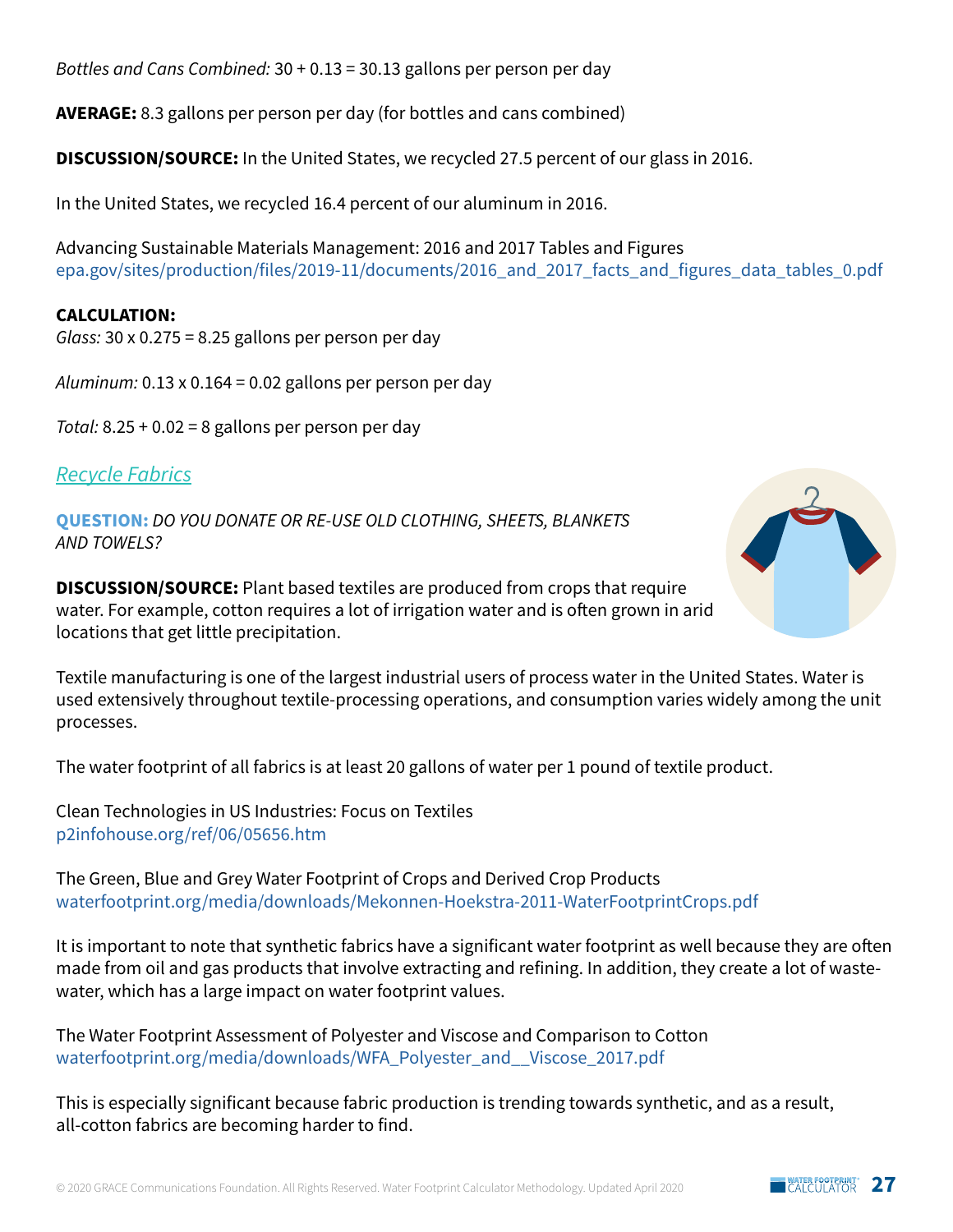#### If your clothes aren't already made out of plastic, they will be [qz.com/414223/if-your-clothes-arent-already-made-out-of-plastic-they-will-be/](https://qz.com/414223/if-your-clothes-arent-already-made-out-of-plastic-they-will-be/)

In 2016, 16.88 tons (33,760,000,000 pounds) of textile waste was generated in the United States. 14.9 percent of textiles were recovered through recycling.

Note that the reference covers "textiles" which includes fabric for clothing, linens, etc. and includes carpet, upholstery, etc. The amount of fabric waste is likely overcounted so the offset to a water footprint is likely overestimated.

Advancing Sustainable Materials Management: 2016 and 2017 Tables and Figures epa.gov/sites/production/files/2019-11/documents/2016 and 2017 facts and figures data tables 0.pdf

*NOTE:* Reusing what you already have and buying fewer new items is a great way to lower your water footprint. If you find you're ready to part with what you have, consider donating and recycling your clothing, sheets, towels, etc. When you keep fabrics and other materials out of the waste stream you help reduce your water footprint.

There were 323,127,513 people in the United States in 2016.

United States Census: National Population Totals and Components of Change: 2010-2019 [census.gov/data/tables/time-series/demo/popest/2010s-national-total.html#par\\_textimage\\_2011805803](https://www.census.gov/data/tables/time-series/demo/popest/2010s-national-total.html#par_textimage_2011805803)

If you say that you recycle some fabrics we assumed you recycle half of the fabrics you use.

| <b>Recycle Fabrics?</b> | <b>Gallons Saved</b> |
|-------------------------|----------------------|
| <b>No</b>               | 0                    |
| Sometimes               | 2.9                  |
| Always                  | 5.7                  |

Choose the answer that applies to your household to get the gallons per person per day. This number is subtracted from your total water footprint.

**CALCULATION:** 33,760,000,000 pounds of textiles/323,127,513 people/365 days per year = 0.29 pounds per person per day

0.29 pounds per person per day x 20 gallons water per pound of textiles = 5.7 gallons per person per day

**AVERAGE:** 1 gallon per person per day

**DISCUSSION/SOURCE:** In the United States, we recycled 14.9 percent of our textiles in 2016.

Advancing Sustainable Materials Management: 2016 and 2017 Tables and Figures epa.gov/sites/production/files/2019-11/documents/2016 and 2017 facts and figures data tables 0.pdf

**CALCULATION:** 5.7 gallons  $\times$  0.149 = 1 gallon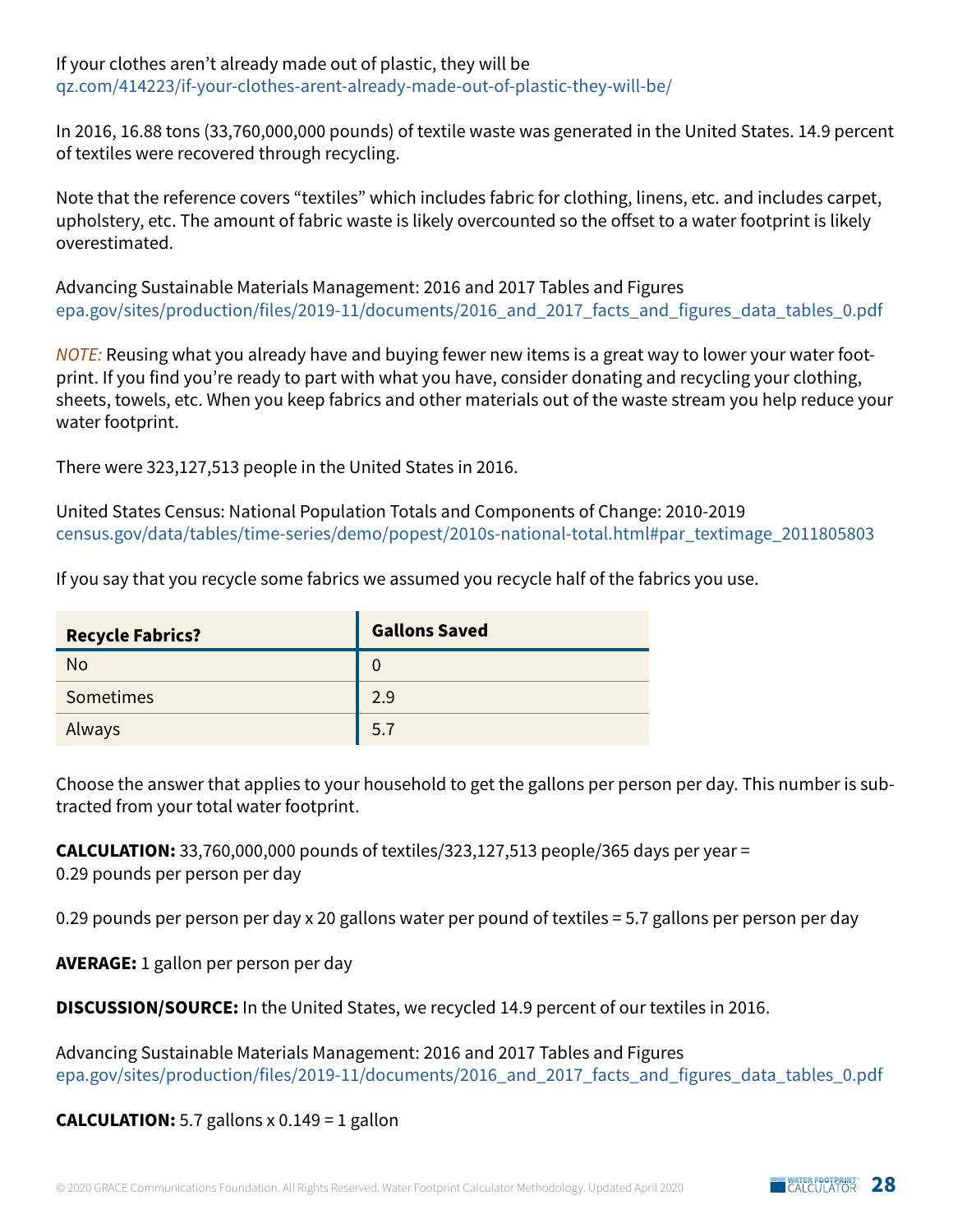## <span id="page-28-0"></span>**Food (Human & Pet)**

#### <span id="page-28-1"></span>Diet

**QUESTION:** *WHAT'S YOUR DIET?*

**DISCUSSION/SOURCE:** In this question we ask you to account for all vegans, vegetarians and meat eaters in your household. Meat eaters have higher water footprints than vegans or vegetarians because, ounce for ounce, it takes more water and resources to produce animal products than it does to produce fruits and vegetables (this gives dairy products a higher water footprint as well).

In the United States, livestock and poultry are typically grain-fed (raised in an industrial system) but can instead be grass-fed and/or pasture-raised. This represents a small percentage of livestock and poultry production in the United States.

The Water Footprint of Beef: Industrial vs. Pasture-Raised [watercalculator.org/footprint/water-footprint-beef-industrial-pasture/](http://watercalculator.org/footprint/water-footprint-beef-industrial-pasture/)

Meat from grass-fed and pasture-raised animals still has a large total water footprint because it takes water from rain and soil moisture to grow the grass and other vegetation the animals eat. Because of this and because the Water Footprint Network uses an average total water footprint for all production systems (grassfed, industrial and mixed) in their estimate of the water footprint of meat and dairy, we didn't differentiate between grass-fed and grain-fed meat.

#### **QUESTION:** *HOW OFTEN DO YOU EAT MEAT?*

**DISCUSSION/SOURCE:** Using data from the Water Footprint Network and United States Department of Agriculture, we built a profile of a diet typical for someone living in the United States (someone who eats meat, dairy, fruits and vegetables). Using this profile as a baseline, we derived all the other dietary profiles.

We recognize that many people don't eat meat with every meal, every day, so we provided choices of different meat consumption patterns: not every day, once a day, twice a day and every meal.

**Food Supply Statistics:** First, we assembled a "basket" of common food items in six categories based on Food Availability statistics from the United States Department of Agriculture's Economic Research Service. We used these products as a proxy for daily per person consumption (ounce/capita/day) for all foods.

The basket included: cereal grains (wheat, corn/maize, rice, barley, oats); vegetables (tomato, broccoli, cucumber, lettuce, cabbage, carrots); fruits (apple, citrus, banana, strawberries, mango, grapes); beans (dry beans); dairy (milk, cheese, butter); meat (poultry, pork and beef); and other (eggs, sugar, potatoes). The three primary meats eaten in the United States are poultry, pork and beef. The basket included 3 to 5 servings of meat per day.

Food Availability (Per Capita) Data System [ers.usda.gov/data-products/food-availability-per-capita-data-system/](https://www.ers.usda.gov/data-products/food-availability-per-capita-data-system/)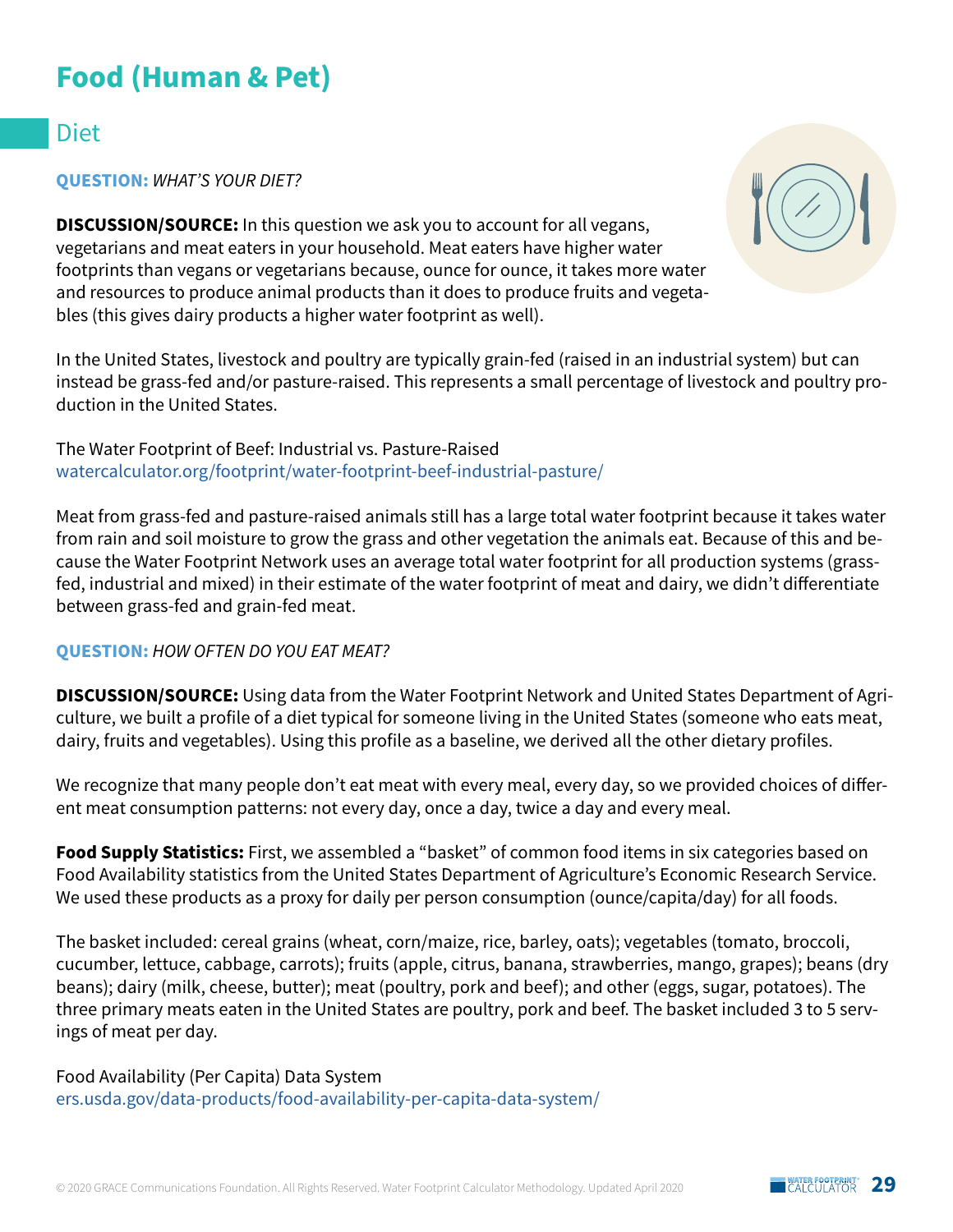**Serving Sizes:** One serving of meat is estimated to be 3 ounces of lean meat, per the United States Department Agriculture. Because the United States Department Agriculture has shied away from specific dietary recommendations – including meat servings – since moving to the "Choose MyPlate" program in 2010, we rely on previous dietary guidelines that defined what a serving is.

Dietary Guidelines for Americans 2015-2020, Eighth Edition [health.gov/sites/default/files/2019-09/2015-2020\\_Dietary\\_Guidelines.pdf](https://health.gov/sites/default/files/2019-09/2015-2020_Dietary_Guidelines.pdf)

**Water Footprint Data:** Next, using the Water Footprint Network's data, we took each food item's water footprint value and divided it by per person consumption. A fraction of the food item's water footprint was determined and tabulated with all the other items to get the total water footprint for the typical diet (i.e., gallons of water per day). Note that water footprint values of all the food items are global averages from Water Footprint Network statistical analyses. This "typical American diet" yielded a daily water footprint of 1,112 gallons per person per day.

Variations in water footprints based on a person's diet depends on what that person eats. Those who eat more meat and dairy will have a larger overall water footprint.

Meat and dairy products tend to have larger water footprints compared to most grains, vegetables, fruits and some beans. This is due to the water-intensive inputs that go into animal food production, like feed type and the often-large amounts of water needed to grow that feed, in addition to water needed for animal hydration and cleaning, to process animals, to transport meat products, etc. Other factors that contribute to large animal product water footprints are the size and lifespan of animals, the feed conversion efficiency, etc.

Water Footprint Product Gallery [waterfootprint.org/?page=files/productgallery](http://www.waterfootprint.org/?page=files/productgallery)

The Green, Blue and Grey Water Footprint of Farm Animals and Animal Products: Volume 1 [waterfootprint.org/media/downloads/Report-48-WaterFootprint-AnimalProducts-Vol1.pdf](https://waterfootprint.org/media/downloads/Report-48-WaterFootprint-AnimalProducts-Vol1.pdf)

The Green, Blue and Grey Water Footprint of Farm Animals and Animal Products: Volume 2, Appendices [waterfootprint.org/media/downloads/Report-48-WaterFootprint-AnimalProducts-Vol2.pdf](https://waterfootprint.org/media/downloads/Report-48-WaterFootprint-AnimalProducts-Vol2.pdf)

A Global Assessment of the Water Footprint of Farm Animal Products [link.springer.com/article/10.1007/s10021-011-9517-8](https://link.springer.com/article/10.1007/s10021-011-9517-8)

**Vegan and Vegetarian Dietary Patterns:** For the dietary consumption patterns of vegans and vegetarians, we followed the Haddad and Tanzman study that reported survey findings from the two dietary groups. We assumed that vegans eat no meat or dairy while vegetarians eat dairy but no meat. In all dietary profiles except vegans, egg consumption holds constant.

What do vegetarians in the United States eat? [ncbi.nlm.nih.gov/pubmed/12936957](https://www.ncbi.nlm.nih.gov/pubmed/12936957)

Snapshot: Few Americans Vegetarian or Vegan [news.gallup.com/poll/238328/snapshot-few-americans-vegetarian-vegan.aspx](https://news.gallup.com/poll/238328/snapshot-few-americans-vegetarian-vegan.aspx)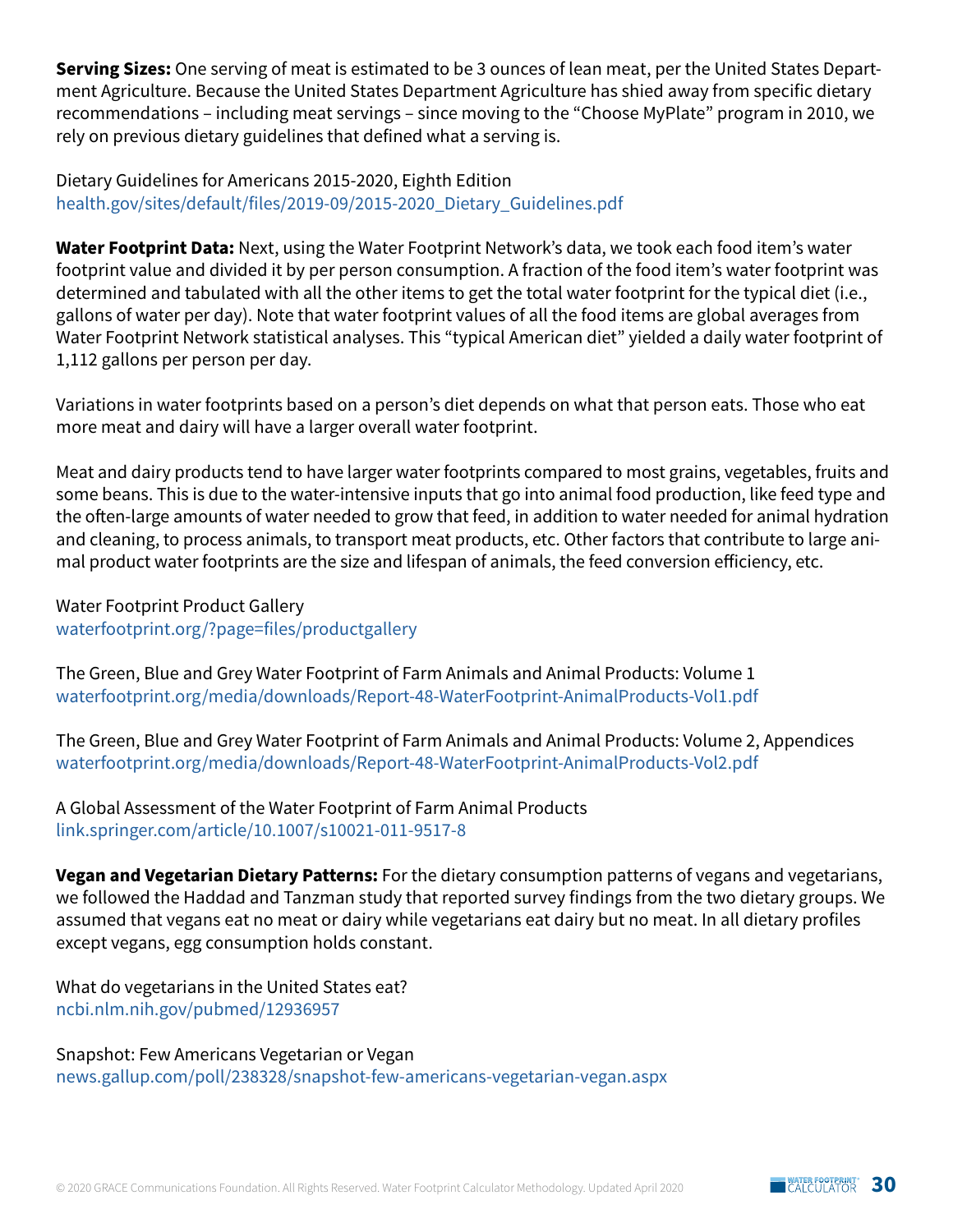On a daily basis, some people eat more meat than others, so we created four categories for eating a little, eating an average amount or eating a lot of meat.

| <b>Diet of Household Members</b> | <b>Gallons Per Day</b> |
|----------------------------------|------------------------|
| Vegan                            | 406                    |
| Vegetarian                       | 563                    |
| Meat Not Every Day               | 596                    |
| Meat Once a Day                  | 768                    |
| Meat Twice a Day                 | 939                    |
| <b>Meat Every Meal</b>           | 1,283                  |

Choose a diet for each of your household members.

**CALCULATION:** Multiply the value associated with the dietary categories that apply to you and your household members by how many members are in that category, add those results together, then divide by the number of people in the household to get the gallons of water per person per day.

**AVERAGE:** 1,063 gallons per person per day

**DISCUSSION/SOURCE:** To determine the average, we used data from a Gallup poll about the type of diet Americans say they follow:

- 3 percent of the United States population is vegan;
- 5 percent of the United States population is vegetarian; and
- 92 percent of the United States population is omnivorous (i.e., eats plants, meats and other animal products).

Snapshot: Few Amiercans Vegetarian or Vegan [news.gallup.com/poll/238328/snapshot-few-americans-vegetarian-vegan.aspx](https://news.gallup.com/poll/238328/snapshot-few-americans-vegetarian-vegan.aspx)

We multiplied the percentages for dietary types by the water use associated with that type of diet, then added those together. In a group of 100 people, there would be 3 vegans, 5 vegetarians and 92 meat eaters.

#### **CALCULATION:**

3 x 406 = 1,218 gallons (for 3 vegans)

- 5 x 563 = 2,815 gallons (for 5 vegetarians)
- 92 x 1,112 = 102,304 gallons (for 92 omnivores)
- Total = 106,337 total gallons (for 100 people total)

Divided by 100 = 1,063 gallons per person per day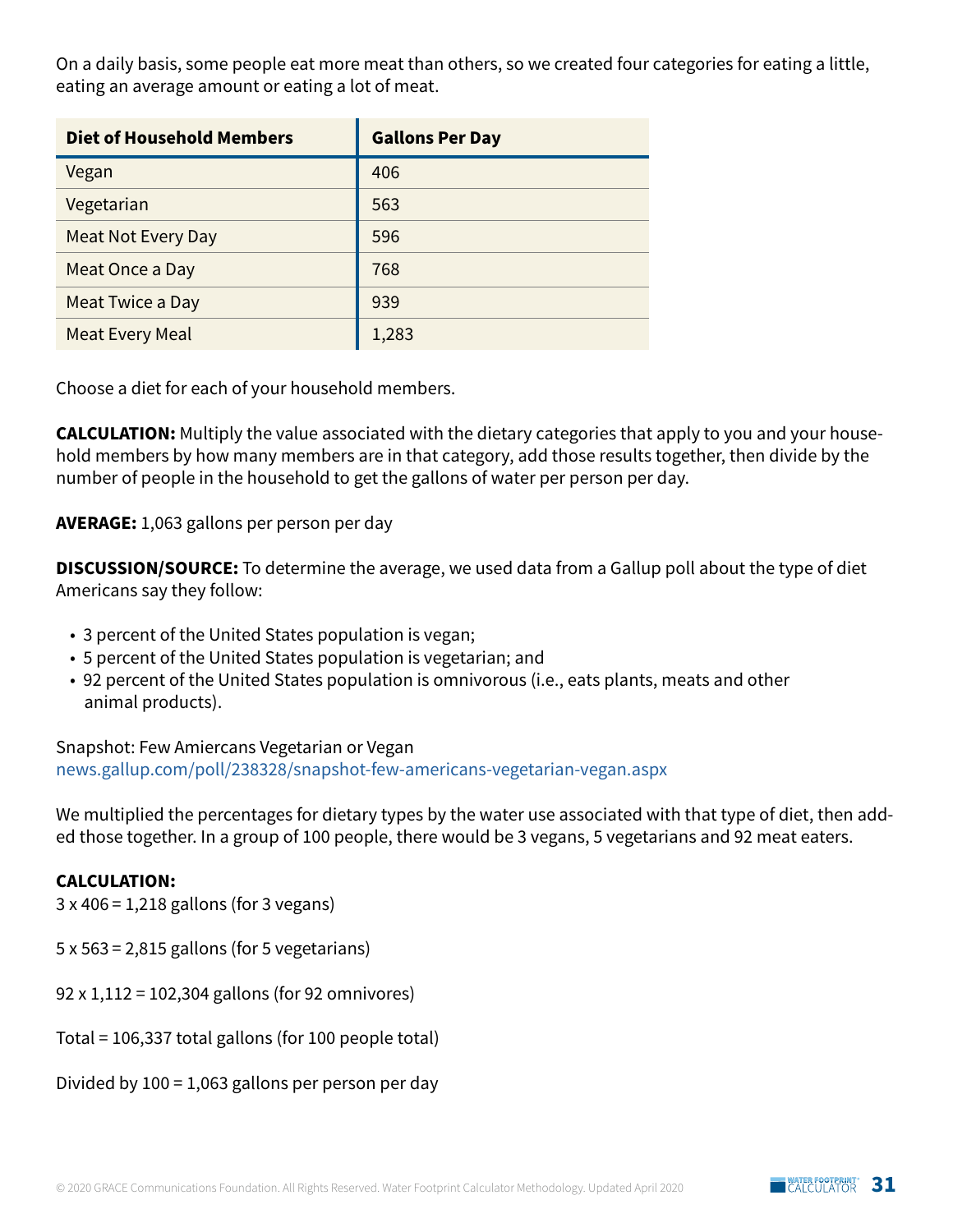## <span id="page-31-0"></span>Dog or Cat Food

#### **QUESTION:** *HOW MUCH MONEY DO YOU SPEND ON DOG AND CAT FOOD EACH MONTH?*

**DISCUSSION/SOURCE:** All food has a water footprint, even dog and cat food (which is usually meat-based and can have a large water footprint). While you may have other animals, the water footprint calculator only accounts for cats and dogs.



Our calculation comes from a study which showed that for every \$1 you spend on dog and cat food, 200 gallons of water were required to produce it. Note that the study looked at withdrawals for pet food , which tends to have a larger water volume as compared to water consumed. At this time there is no consumption data available for pet food.

Direct and Indirect Water Withdrawals for US Industrial Sectors [pubs.acs.org/doi/10.1021/es903147k](https://pubs.acs.org/doi/10.1021/es903147k)

Pet Food Sucking Up US Water [news.nationalgeographic.com/news/2010/04/100423-pet-food-water-footprint/](http://news.nationalgeographic.com/news/2010/04/100423-pet-food-water-footprint/)

*NOTE:* The point of including this question is not to discourage people from owning cats and dogs, but rather to encourage people to be aware and waste as little pet food as possible.

**CALCULATION:** 200 gallons of water X \$\_\_ spent by household on pet food per month x 12 months per year x 1 year per 365 days/\_\_ people in the household = \_\_ gallons of water per person per day

**AVERAGE:** 48 gallons per person per day

**DISCUSSION/SOURCE:** In the United States we spent \$28.23 billion on pet food in 2016.

Pet Industry Market Size & Ownership Statistics for 2016 [americanpetproducts.org/Uploads/MarketResearchandData/PetIndustryMarketSize2019.pdf](https://www.americanpetproducts.org/Uploads/MarketResearchandData/PetIndustryMarketSize2019.pdf)

For every \$1 you spend on dog and cat food, 200 gallons of water were required to produce it.

Pet Food Sucking Up US Water [news.nationalgeographic.com/news/2010/04/100423-pet-food-water-footprint/](http://news.nationalgeographic.com/news/2010/04/100423-pet-food-water-footprint/)

There were 323,127,513 people in the United States in 2016.

United States Census: National Population Totals and Components of Change: 2010-2019 [census.gov/data/tables/time-series/demo/popest/2010s-national-total.html#par\\_textimage\\_2011805803](https://www.census.gov/data/tables/time-series/demo/popest/2010s-national-total.html#par_textimage_2011805803)

**CALCULATION:** 200 gallons water per \$1 spent x \$28.23 billion spent/323,071,342 people/365 days per year = 48 gallons per person per day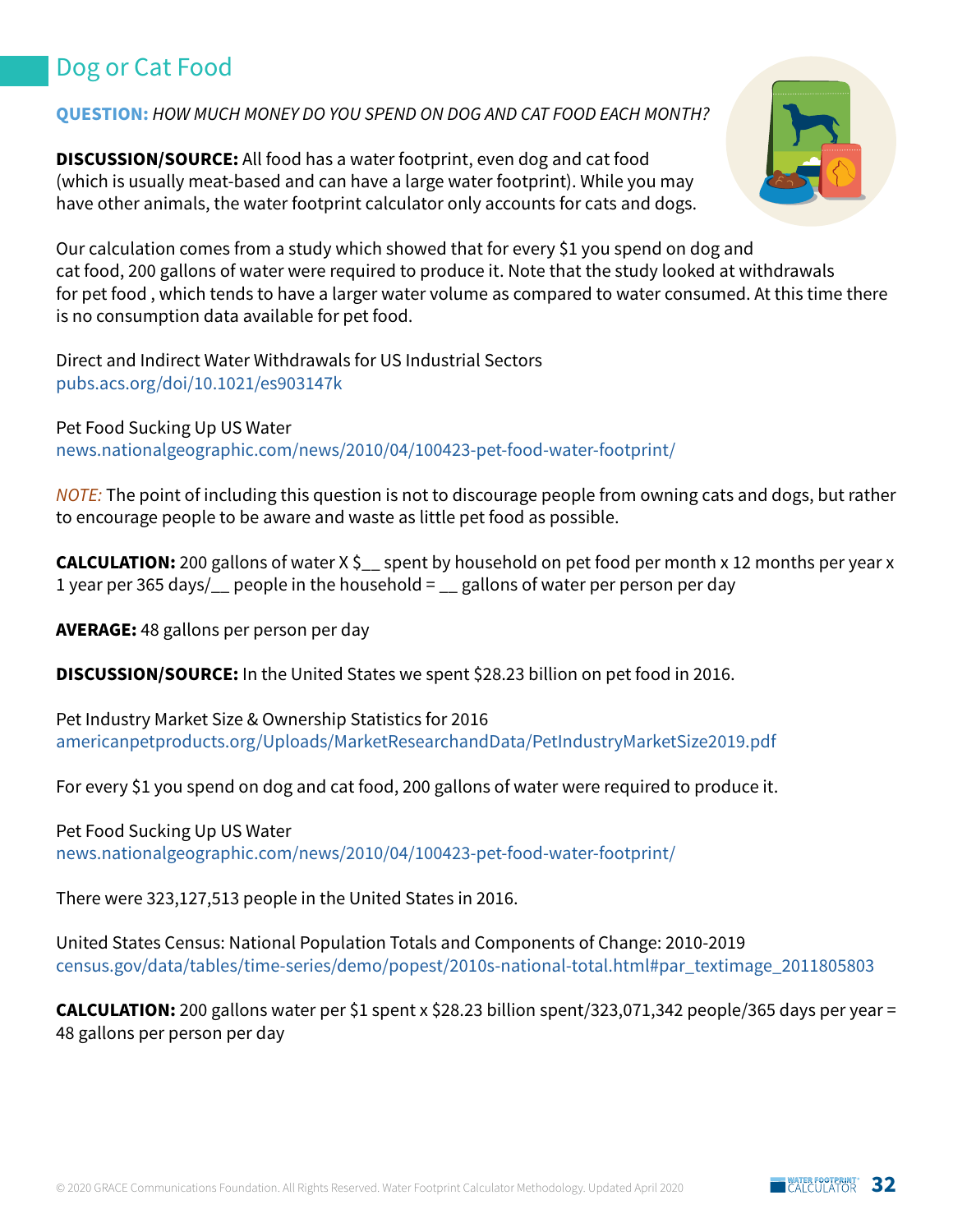## <span id="page-32-0"></span>**United States Average**

**DISCUSSION:** We added the average values for a typical profile of someone in the United States and got a value of 1,802 gallons per person per day. We excluded greywater, rain barrels, pools, pets and all recycling, because most people in the United States don't have or do those things on a regular basis.

*For questions regarding these methods, please email* [info@watercalculator.org](mailto:info%40watercalculator.org?subject=)

[watercalculator.org](https://www.watercalculator.org)

## ABOUT US

The Water Footprint Calculator (WFC) seeks to raise awareness about how people in the United States use water throughout their day. The free tool illustrates how everyday actions – from washing dishes to watering the lawn to buying groceries – impact water use. The WFC also provides water-saving tips, lesson plans and other content to promote sustainable water use.

The WFC was created by the nonprofit GRACE Communications Foundation (GRACE), which develops innovative strategies to increase public awareness of the critical environmental and public health issues created by our current industrial food system, and to advocate for more sustainable alternatives.